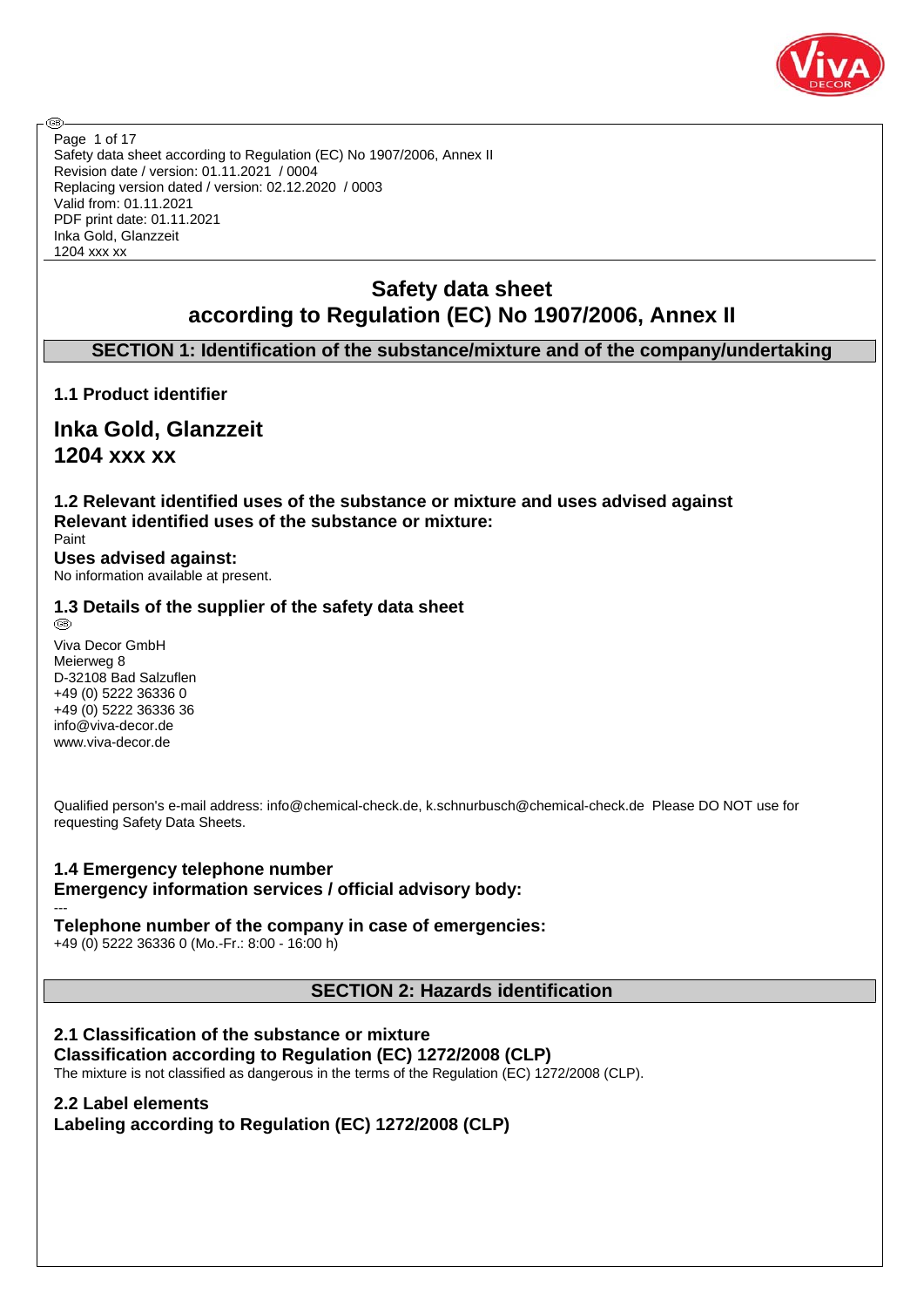

Page 2 of 17

⊛

Safety data sheet according to Regulation (EC) No 1907/2006, Annex II Revision date / version: 01.11.2021 / 0004 Replacing version dated / version: 02.12.2020 / 0003 Valid from: 01.11.2021 PDF print date: 01.11.2021 Inka Gold, Glanzzeit 1204 xxx xx

EUH208-Contains 1,2-benzisothiazol-3(2H)-one, Reaction mass of 5-chloro-2-methyl-2H-isothiazol-3-one and 2-methyl-2Hisothiazol-3-one (3:1), 2-methylisothiazol-3(2H)-one. May produce an allergic reaction. EUH211-Warning! Hazardous respirable droplets may be formed when sprayed. Do not breathe spray or mist.

## **2.3 Other hazards**

The mixture does not contain any vPvB substance (vPvB = very persistent, very bioaccumulative) or is not included under XIII of the regulation (EC) 1907/2006 (< 0,1 %).

The mixture does not contain any PBT substance (PBT = persistent, bioaccumulative, toxic) or is not included under XIII of the regulation (EC) 1907/2006 (< 0,1 %).

The mixture does not contain any substance with endocrine disrupting properties (< 0,1 %).

## **SECTION 3: Composition/information on ingredients**

## **3.1 Substances**

#### n.a. **3.2 Mixtures**

| Titanium dioxide (Rutile) (in powder form containing 1 % or more |                               |
|------------------------------------------------------------------|-------------------------------|
| of particles with aerodynamic diameter $<= 10 \mu m$ )           |                               |
| <b>Registration number (REACH)</b>                               | $---$                         |
| <b>Index</b>                                                     | 022-006-002                   |
| EINECS, ELINCS, NLP, REACH-IT List-No.                           | 215-282-2                     |
| CAS                                                              | 1317-80-2                     |
| content %                                                        | $1 - 25$                      |
| Classification according to Regulation (EC) 1272/2008 (CLP), M-  | Carc. 2, H351 (as inhalation) |
| factors                                                          |                               |
|                                                                  |                               |
| Alcohols, C9-11-iso-, C10-rich, ethoxylated                      |                               |
| <b>Registration number (REACH)</b>                               | ---                           |
| <b>Index</b>                                                     | ---                           |
| EINECS, ELINCS, NLP, REACH-IT List-No.                           | ---                           |
| CAS                                                              | 78330-20-8                    |
| content %                                                        | $1 - 5$                       |
| Classification according to Regulation (EC) 1272/2008 (CLP), M-  | Acute Tox. 4, H302            |
| factors                                                          | Eye Dam. 1, H318              |
|                                                                  |                               |
|                                                                  |                               |
| 1,2-benzisothiazol-3(2H)-one                                     |                               |
| <b>Registration number (REACH)</b>                               | $---$                         |
| Index                                                            | 613-088-00-6                  |
| EINECS, ELINCS, NLP, REACH-IT List-No.                           | 220-120-9                     |
| <b>CAS</b>                                                       | 2634-33-5                     |
| content %                                                        | $0,005 - 0,05$                |
| Classification according to Regulation (EC) 1272/2008 (CLP), M-  | Acute Tox. 4, H302            |
| factors                                                          | Skin Irrit. 2, H315           |
|                                                                  | Eye Dam. 1, H318              |
|                                                                  | Skin Sens. 1, H317            |
|                                                                  | Aquatic Acute 1, H400 (M=10)  |
| <b>Specific Concentration Limits and ATE</b>                     | Skin Sens. 1, H317: >=0,05 %  |
|                                                                  |                               |
| Reaction mass of 5-chloro-2-methyl-2H-isothiazol-3-one and 2-    |                               |
| methyl-2H-isothiazol-3-one (3:1)                                 |                               |
| <b>Registration number (REACH)</b>                               | $---$                         |
| <b>Index</b>                                                     | 613-167-00-5                  |
| EINECS, ELINCS, NLP, REACH-IT List-No.                           | ---                           |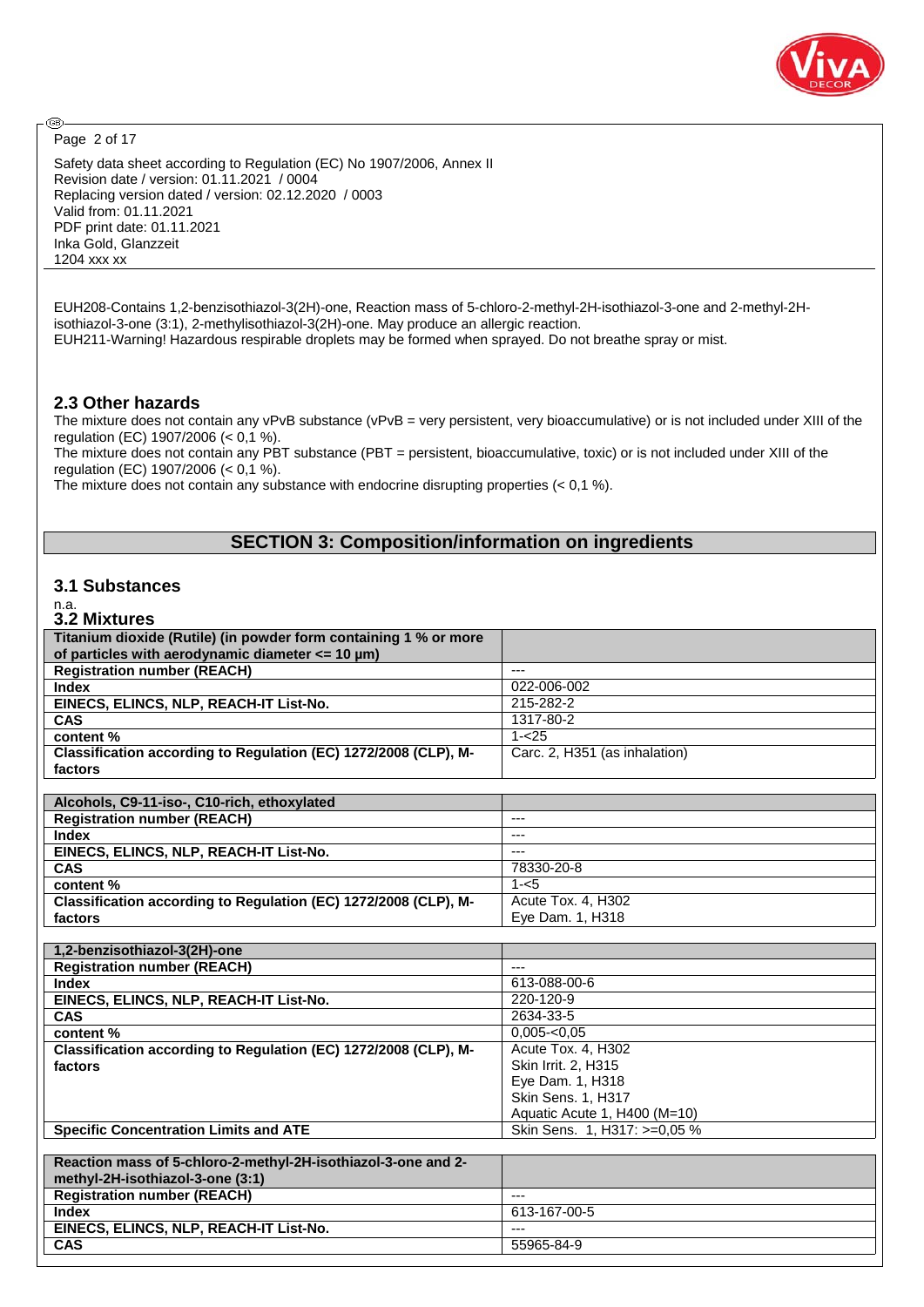

Safety data sheet according to Regulation (EC) No 1907/2006, Annex II Revision date / version: 01.11.2021 / 0004 Replacing version dated / version: 02.12.2020 / 0003 Valid from: 01.11.2021 PDF print date: 01.11.2021 Inka Gold, Glanzzeit 1204 xxx xx Page 3 of 17

| content %                                                       | $0.00015 - 0.0015$              |
|-----------------------------------------------------------------|---------------------------------|
| Classification according to Regulation (EC) 1272/2008 (CLP), M- | EUH071                          |
| factors                                                         | Acute Tox. 2, H310              |
|                                                                 | Acute Tox. 2. H330              |
|                                                                 | Acute Tox. 3, H301              |
|                                                                 | Skin Corr. 1C, H314             |
|                                                                 | Eye Dam. 1, H318                |
|                                                                 | Skin Sens. 1A, H317             |
|                                                                 | Aquatic Acute 1, H400 (M=100)   |
|                                                                 | Aquatic Chronic 1, H410 (M=100) |
| <b>Specific Concentration Limits and ATE</b>                    | Skin Corr. 1C, H314: >=0.6 %    |
|                                                                 | Skin Irrit. 2, H315: >=0,06 %   |
|                                                                 | Eye Dam. 1, H318: $>=0.6\%$     |
|                                                                 | Eye Irrit. 2, H319: >=0,06 %    |
|                                                                 | Skin Sens. 1A, H317: >=0,0015 % |

| 2-methylisothiazol-3(2H)-one                                    |                                 |
|-----------------------------------------------------------------|---------------------------------|
| <b>Registration number (REACH)</b>                              | ---                             |
| <b>Index</b>                                                    | 613-326-00-9                    |
| EINECS, ELINCS, NLP, REACH-IT List-No.                          | 220-239-6                       |
| <b>CAS</b>                                                      | 2682-20-4                       |
| content %                                                       | $0.00015 - 0.0015$              |
| Classification according to Regulation (EC) 1272/2008 (CLP), M- | <b>EUH071</b>                   |
| factors                                                         | Acute Tox. 2, H330              |
|                                                                 | Acute Tox. 3, H301              |
|                                                                 | Acute Tox. 3. H311              |
|                                                                 | Skin Corr. 1B. H314             |
|                                                                 | Eye Dam. 1, H318                |
|                                                                 | Skin Sens. 1A, H317             |
|                                                                 | Aquatic Acute 1, H400 (M=10)    |
|                                                                 | Aquatic Chronic 1, H410 (M=1)   |
| <b>Specific Concentration Limits and ATE</b>                    | Skin Sens. 1A, H317: >=0,0015 % |

Impurities, test data and additional information may have been taken into account in classifying and labelling the product. For the text of the H-phrases and classification codes (GHS/CLP), see Section 16.

The substances named in this section are given with their actual, appropriate classification!

For substances that are listed in appendix VI, table 3.1 of the regulation (EC) no. 1272/2008 (CLP regulation) this means that all notes that may be given here for the named classification have been taken into account.

## **SECTION 4: First aid measures**

## **4.1 Description of first aid measures**

#### First-aiders should ensure they are protected!

Never pour anything into the mouth of an unconscious person!

#### **Inhalation**

@

Supply person with fresh air and consult doctor according to symptoms.

## **Skin contact**

Remove polluted, soaked clothing immediately, wash thoroughly with plenty of water and soap, in case of irritation of the skin (flare), consult a doctor.

## **Eye contact**

Remove contact lenses.

Wash thoroughly for several minutes using copious water. Seek medical help if necessary.

## **Ingestion**

Rinse the mouth thoroughly with water.

Give copious water to drink - consult doctor immediately.

## **4.2 Most important symptoms and effects, both acute and delayed**

If applicable delayed symptoms and effects can be found in section 11 and the absorption route in section 4.1.

In certain cases, the symptoms of poisoning may only appear after an extended period / after several hours.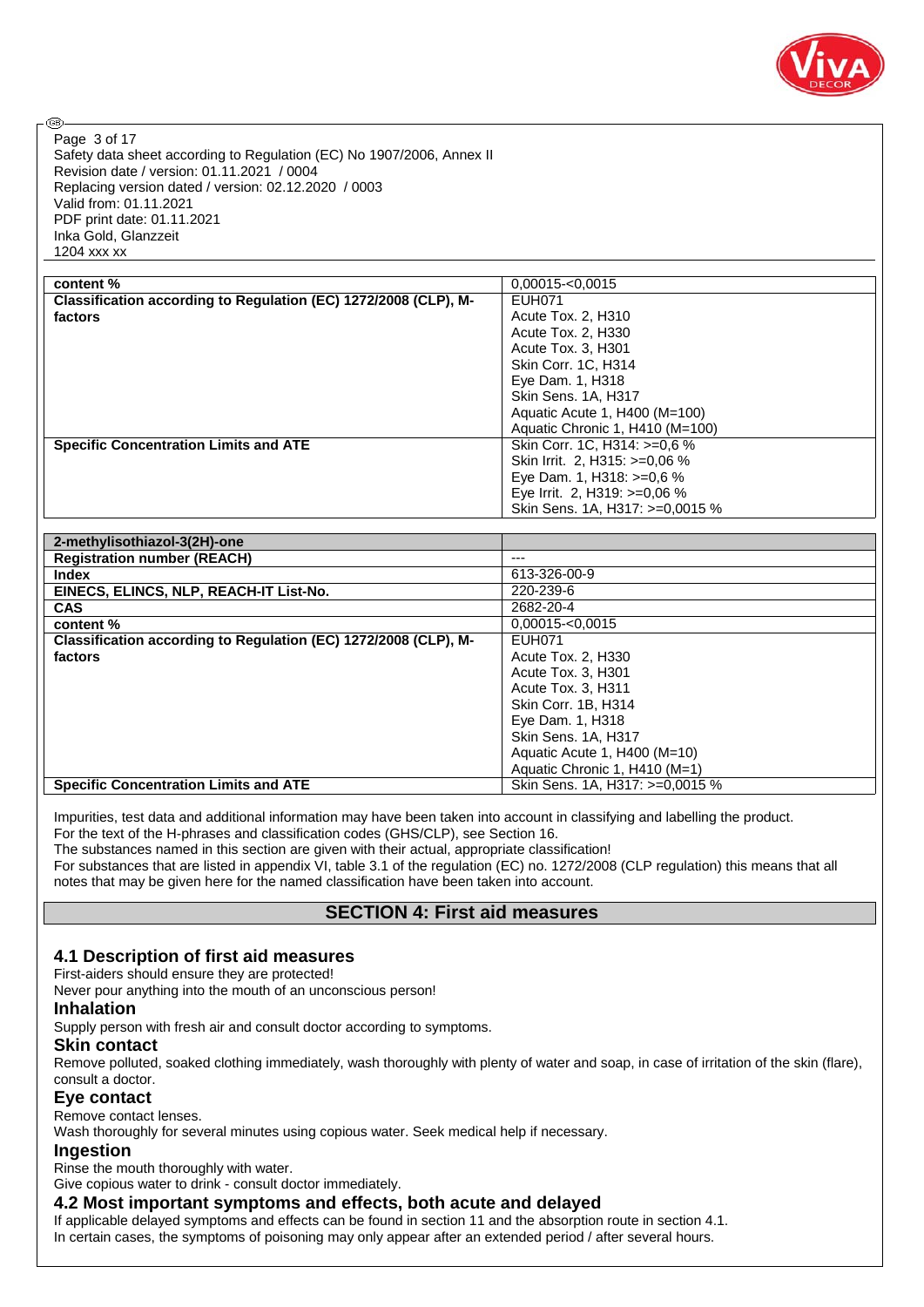

Safety data sheet according to Regulation (EC) No 1907/2006, Annex II Revision date / version: 01.11.2021 / 0004 Replacing version dated / version: 02.12.2020 / 0003 Valid from: 01.11.2021 PDF print date: 01.11.2021 Inka Gold, Glanzzeit 1204 xxx xx Page 4 of 17

Sensitive individuals: Allergic reaction possible. **4.3 Indication of any immediate medical attention and special treatment needed** Symptomatic treatment.

## **SECTION 5: Firefighting measures**

## **5.1 Extinguishing media**

**ි** 

**Suitable extinguishing media** Water jet spray/foam/CO2/dry extinguisher

**Unsuitable extinguishing media** None known

## **5.2 Special hazards arising from the substance or mixture**

In case of fire the following can develop: Oxides of carbon Oxides of phosphorus Oxides of sulphur Oxides of nitrogen Toxic gases

## **5.3 Advice for firefighters**

For personal protective equipment see Section 8. In case of fire and/or explosion do not breathe fumes. Protective respirator with independent air supply. According to size of fire Full protection, if necessary. Dispose of contaminated extinction water according to official regulations.

## **SECTION 6: Accidental release measures**

## **6.1 Personal precautions, protective equipment and emergency procedures**

## **6.1.1 For non-emergency personnel**

In case of spillage or accidental release, wear personal protective equipment as specified in section 8 to prevent contamination. Ensure sufficient ventilation, remove sources of ignition.

Avoid dust formation with solid or powder products.

Leave the danger zone if possible, use existing emergency plans if necessary.

Ensure sufficient supply of air.

Avoid contact with eyes or skin.

## **6.1.2 For emergency responders**

See section 8 for suitable protective equipment and material specifications.

#### **6.2 Environmental precautions**

If leakage occurs, dam up.

Resolve leaks if this possible without risk.

Prevent surface and ground-water infiltration, as well as ground penetration.

Prevent from entering drainage system.

If accidental entry into drainage system occurs, inform responsible authorities.

## **6.3 Methods and material for containment and cleaning up**

Pick up mechanically and dispose of according to Section 13.

#### **6.4 Reference to other sections**

For personal protective equipment see Section 8 and for disposal instructions see Section 13.

## **SECTION 7: Handling and storage**

In addition to information given in this section, relevant information can also be found in section 8 and 6.1.

## **7.1 Precautions for safe handling**

## **7.1.1 General recommendations**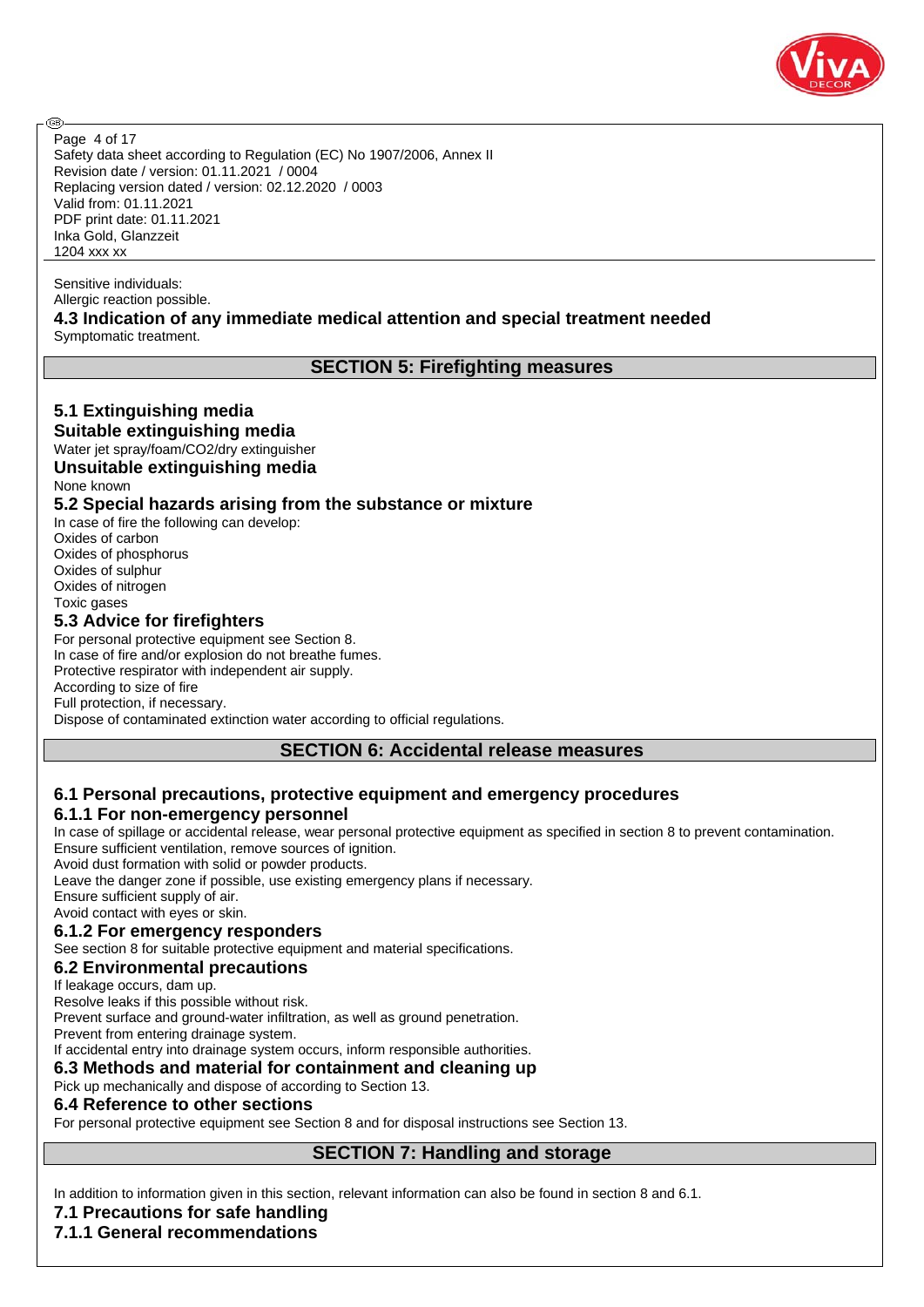

@

Safety data sheet according to Regulation (EC) No 1907/2006, Annex II Revision date / version: 01.11.2021 / 0004 Replacing version dated / version: 02.12.2020 / 0003 Valid from: 01.11.2021 PDF print date: 01.11.2021 Inka Gold, Glanzzeit 1204 xxx xx Page 5 of 17

#### Avoid contact with eyes.

Avoid long lasting or intensive contact with skin.

Eating, drinking, smoking, as well as food-storage, is prohibited in work-room.

Observe directions on label and instructions for use.

## **7.1.2 Notes on general hygiene measures at the workplace**

General hygiene measures for the handling of chemicals are applicable.

Wash hands before breaks and at end of work.

Keep away from food, drink and animal feedingstuffs.

Remove contaminated clothing and protective equipment before entering areas in which food is consumed.

#### **7.2 Conditions for safe storage, including any incompatibilities**

Store product closed and only in original packing. Not to be stored in gangways or stair wells.

Store at room temperature.

## Store in a dry place.

**7.3 Specific end use(s)**

No information available at present.

## **SECTION 8: Exposure controls/personal protection**

#### **8.1 Control parameters**

| ⊛<br><b>Chemical Name</b>                   | Titanium dioxide (Rutile) (in powder form containing 1 % or more of particles<br>with aerodynamic diameter $<= 10 \mu m$ ) |               | Content %:1-<br>$<$ 25 |       |            |
|---------------------------------------------|----------------------------------------------------------------------------------------------------------------------------|---------------|------------------------|-------|------------|
| WEL-TWA: 10 mg/m3 (total inhalable dust), 4 |                                                                                                                            | WEL-STEL: --- |                        | $---$ |            |
| mg/m3 (respirable dust)                     |                                                                                                                            |               |                        |       |            |
| Monitoring procedures:                      | $---$                                                                                                                      |               |                        |       |            |
| <b>BMGV: ---</b>                            |                                                                                                                            |               | Other information: --- |       |            |
| ⊛<br><b>Chemical Name</b>                   | Potassium mica                                                                                                             |               |                        |       | Content %: |
| WEL-TWA: 0,8 mg/m3 (respirable dust), 10    |                                                                                                                            | WEL-STEL: --- |                        | $---$ |            |
| mg/m3 (total inhalable dust) (Mica)         |                                                                                                                            |               |                        |       |            |
| Monitoring procedures:                      | ---                                                                                                                        |               |                        |       |            |
| BMGV:<br>$---$                              |                                                                                                                            |               | Other information:     | $---$ |            |

| Reaction mass of 5-chloro-2-methyl-2H-isothiazol-3-one and 2-methyl-2H-isothiazol-3-one (3:1) |                          |                         |                  |         |          |             |  |  |  |  |
|-----------------------------------------------------------------------------------------------|--------------------------|-------------------------|------------------|---------|----------|-------------|--|--|--|--|
| Area of application                                                                           | <b>Exposure route /</b>  | <b>Effect on health</b> | <b>Descripto</b> | Value   | Unit     | <b>Note</b> |  |  |  |  |
|                                                                                               | <b>Environmental</b>     |                         |                  |         |          |             |  |  |  |  |
|                                                                                               | compartment              |                         |                  |         |          |             |  |  |  |  |
|                                                                                               | Environment - freshwater |                         | <b>PNEC</b>      | 0,00339 | mq/l     |             |  |  |  |  |
|                                                                                               | Environment - marine     |                         | <b>PNEC</b>      | 0,00339 | mg/l     |             |  |  |  |  |
|                                                                                               | Environment - sediment,  |                         | <b>PNEC</b>      | 0,027   | mg/kg dw |             |  |  |  |  |
|                                                                                               | freshwater               |                         |                  |         |          |             |  |  |  |  |
|                                                                                               | Environment - sediment,  |                         | <b>PNEC</b>      | 0,027   | mg/kg dw |             |  |  |  |  |
|                                                                                               | marine                   |                         |                  |         |          |             |  |  |  |  |
|                                                                                               | Environment - soil       |                         | <b>PNEC</b>      | 0,01    | mg/kg dw |             |  |  |  |  |
|                                                                                               | Environment - sewage     |                         | <b>PNEC</b>      | 0,23    | mq/l     |             |  |  |  |  |
|                                                                                               | treatment plant          |                         |                  |         |          |             |  |  |  |  |
|                                                                                               | Environment - water,     |                         | <b>PNEC</b>      | 0,00339 | mg/l     |             |  |  |  |  |
|                                                                                               | sporadic (intermittent)  |                         |                  |         |          |             |  |  |  |  |
|                                                                                               | release                  |                         |                  |         |          |             |  |  |  |  |
| Consumer                                                                                      | Human - inhalation       | Long term, local        | <b>DNEL</b>      | 0,02    | mg/m3    |             |  |  |  |  |
|                                                                                               |                          | effects                 |                  |         |          |             |  |  |  |  |
| Consumer                                                                                      | Human - inhalation       | Short term, local       | <b>DNEL</b>      | 0,04    | mg/m3    |             |  |  |  |  |
|                                                                                               |                          | effects                 |                  |         |          |             |  |  |  |  |
| Consumer                                                                                      | Human - oral             | Long term, systemic     | <b>DNEL</b>      | 0.09    | mg/kg    |             |  |  |  |  |
|                                                                                               |                          | effects                 |                  |         | bw/d     |             |  |  |  |  |
| Workers / employees                                                                           | Human - inhalation       | Long term, local        | <b>DNEL</b>      | 0,02    | mg/m3    |             |  |  |  |  |
|                                                                                               |                          | effects                 |                  |         |          |             |  |  |  |  |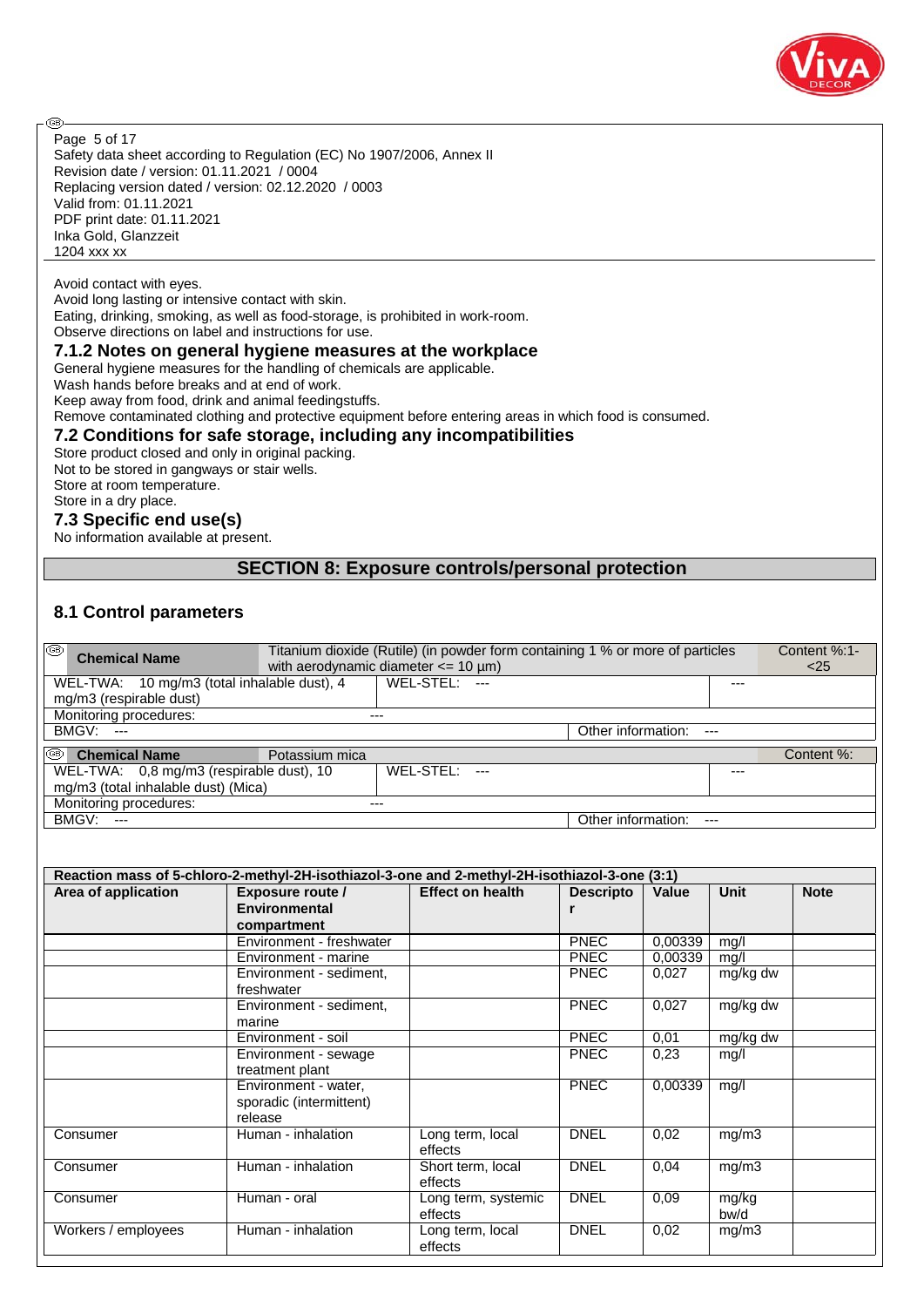

Safety data sheet according to Regulation (EC) No 1907/2006, Annex II Revision date / version: 01.11.2021 / 0004 Replacing version dated / version: 02.12.2020 / 0003 Valid from: 01.11.2021 PDF print date: 01.11.2021 Inka Gold, Glanzzeit 1204 xxx xx Page 6 of 17

**ි** 

|  |  | Workers.<br>employees | Human<br>inhalation | . Shor<br>* term.<br>local | <b>DNEL</b> | 0.04 | ma/m3 |  |
|--|--|-----------------------|---------------------|----------------------------|-------------|------|-------|--|
|--|--|-----------------------|---------------------|----------------------------|-------------|------|-------|--|

| 2-methylisothiazol-3(2H)-one |                                                                |                                 |                  |        |                             |             |  |  |  |  |
|------------------------------|----------------------------------------------------------------|---------------------------------|------------------|--------|-----------------------------|-------------|--|--|--|--|
| Area of application          | <b>Exposure route /</b><br><b>Environmental</b><br>compartment | <b>Effect on health</b>         | <b>Descripto</b> | Value  | Unit                        | <b>Note</b> |  |  |  |  |
|                              | Environment - freshwater                                       |                                 | <b>PNEC</b>      | 3,39   | µg/l                        |             |  |  |  |  |
|                              | Environment - marine                                           |                                 | <b>PNEC</b>      | 3,39   | µg/l                        |             |  |  |  |  |
|                              | Environment - water,<br>sporadic (intermittent)<br>release     |                                 | <b>PNEC</b>      | 3,39   | µg/l                        |             |  |  |  |  |
|                              | Environment - sewage<br>treatment plant                        |                                 | <b>PNEC</b>      | 0,23   | mg/l                        |             |  |  |  |  |
|                              | Environment - soil                                             |                                 | <b>PNEC</b>      | 0,0471 | mg/kg                       |             |  |  |  |  |
| Consumer                     | Human - inhalation                                             | Long term, local<br>effects     | <b>DNEL</b>      | 0,021  | mg/m3                       |             |  |  |  |  |
| Consumer                     | Human - inhalation                                             | Short term, local<br>effects    | <b>DNEL</b>      | 0,043  | mg/m3                       |             |  |  |  |  |
| Consumer                     | Human - oral                                                   | Long term, systemic<br>effects  | <b>DNEL</b>      | 0,027  | mg/kg<br>body<br>weight/day |             |  |  |  |  |
| Consumer                     | Human - oral                                                   | Short term, systemic<br>effects | <b>DNEL</b>      | 0,053  | mg/kg<br>body<br>weight/day |             |  |  |  |  |
| Workers / employees          | Human - inhalation                                             | Long term, local<br>effects     | <b>DNEL</b>      | 0,021  | mg/m3                       |             |  |  |  |  |
| Workers / employees          | Human - inhalation                                             | Short term, local<br>effects    | <b>DNEL</b>      | 0,043  | mg/m3                       |             |  |  |  |  |

| Silicic acid, lithium magnesium sodium salt |                                          |                                |                  |              |       |             |  |  |  |  |
|---------------------------------------------|------------------------------------------|--------------------------------|------------------|--------------|-------|-------------|--|--|--|--|
| Area of application                         | <b>Exposure route /</b><br>Environmental | <b>Effect on health</b>        | <b>Descripto</b> | <b>Value</b> | Unit  | <b>Note</b> |  |  |  |  |
|                                             | compartment                              |                                |                  |              |       |             |  |  |  |  |
|                                             | Environment - freshwater                 |                                | <b>PNEC</b>      | 0,1          | mg/l  |             |  |  |  |  |
|                                             | Environment - marine                     |                                | <b>PNEC</b>      | 0,1          | mq/l  |             |  |  |  |  |
| Workers / employees                         | Human - inhalation                       | Long term, systemic<br>effects | DNEL             | 10           | mg/m3 |             |  |  |  |  |

 WEL-TWA = Workplace Exposure Limit - Long-term exposure limit (8-hour TWA (= time weighted average) reference period) EH40. AGW = "Arbeitsplatzgrenzwert" (workplace limit value, Germany).

(8) = Inhalable fraction (Directive 2017/164/EU, Directive 2004/37/CE). (9) = Respirable fraction (Directive 2017/164/EU, Directive 2004/37/CE). (11) = Inhalable fraction (Directive 2004/37/CE). (12) = Inhalable fraction. Respirable fraction in those Member States that implement, on the date of the entry into force of this Directive, a biomonitoring system with a biological limit value not exceeding 0,002 mg Cd/g creatinine in urine (Directive 2004/37/CE). | WEL-STEL = Workplace Exposure Limit - Short-term exposure limit (15minute reference period).

(8) = Inhalable fraction (2017/164/EU, 2017/2398/EU). (9) = Respirable fraction (2017/164/EU, 2017/2398/EU). (10) = Short-term exposure limit value in relation to a reference period of 1 minute (2017/164/EU). | BMGV = Biological monitoring guidance value EH40. BGW = "Biologischer Grenzwert" (biological limit value, Germany) | Other information: Sen = Capable of causing occupational asthma. Sk = Can be absorbed through skin. Carc = Capable of causing cancer and/or heritable genetic damage.

\*\* = The exposure limit for this substance is repealed through the TRGS 900 (Germany) of January 2006 with the goal of revision.  $(13)$  = The substance can cause sensitisation of the skin and of the respiratory tract (Directive 2004/37/CE),  $(14)$  = The substance can cause sensitisation of the skin (Directive 2004/37/CE).

## **8.2 Exposure controls 8.2.1 Appropriate engineering controls**

Ensure good ventilation. This can be achieved by local suction or general air extraction.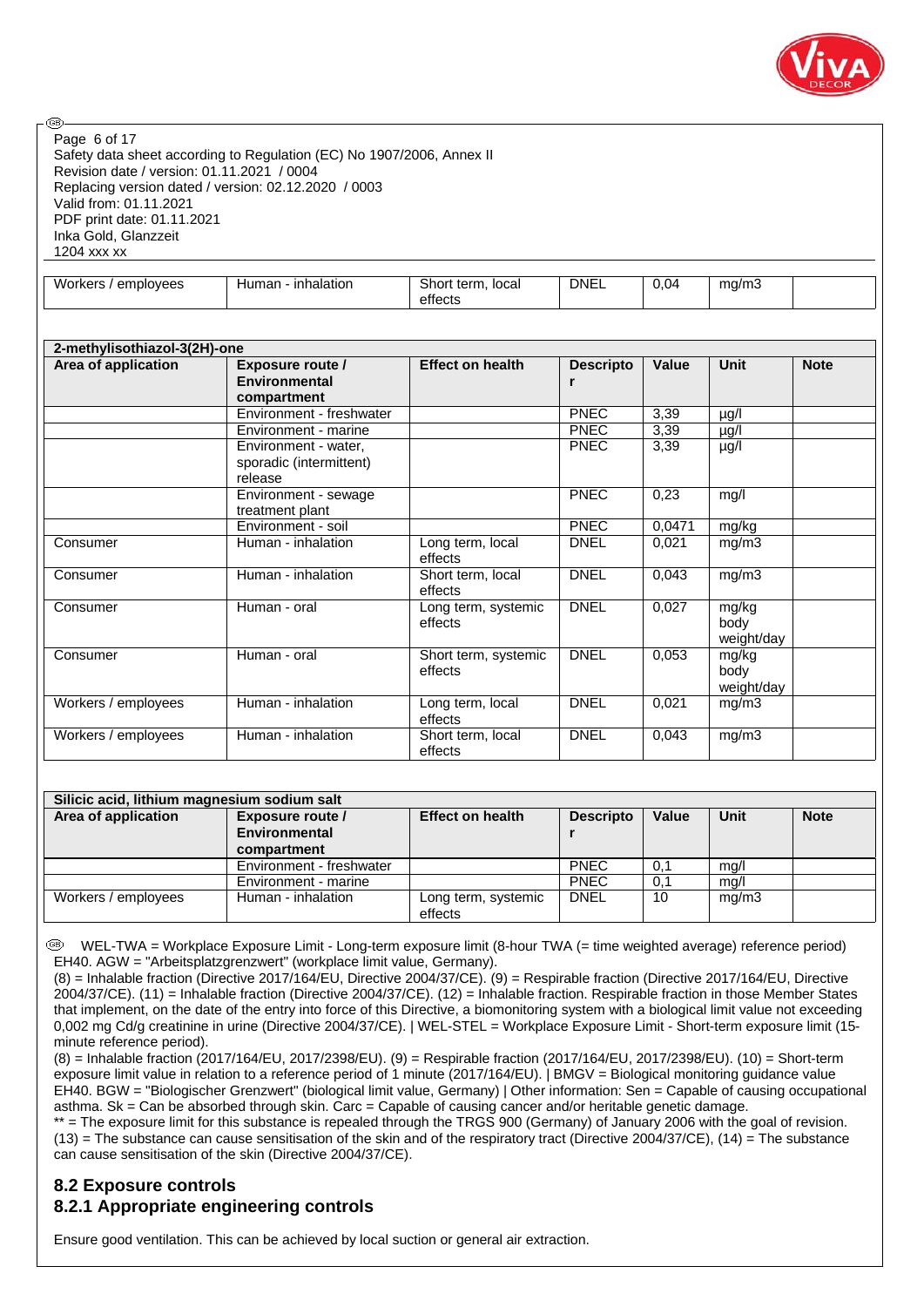

Safety data sheet according to Regulation (EC) No 1907/2006, Annex II Revision date / version: 01.11.2021 / 0004 Replacing version dated / version: 02.12.2020 / 0003 Valid from: 01.11.2021 PDF print date: 01.11.2021 Inka Gold, Glanzzeit 1204 xxx xx Page 7 of 17

If this is insufficient to maintain the concentration under the WEL or AGW values, suitable breathing protection should be worn. Applies only if maximum permissible exposure values are listed here.

Suitable assessment methods for reviewing the effectiveness of protection measures adopted include metrological and nonmetrological investigative techniques.

These are specified by e.g. EN 14042.

EN 14042 "Workplace atmospheres. Guide for the application and use of procedures for the assessment of exposure to chemical and biological agents".

#### **8.2.2 Individual protection measures, such as personal protective equipment**

General hygiene measures for the handling of chemicals are applicable. Wash hands before breaks and at end of work. Keep away from food, drink and animal feedingstuffs. Remove contaminated clothing and protective equipment before entering areas in which food is consumed.

Eye/face protection: With danger of contact with eyes. Tight fitting protective goggles with side protection (EN 166).

Skin protection - Hand protection: Chemical resistant protective gloves (EN ISO 374). If applicable Rubber gloves (EN ISO 374). Protective gloves made of butyl (EN ISO 374). Protective nitrile gloves (EN ISO 374). Protective PVC gloves (EN ISO 374). Minimum layer thickness in mm:

0,5 Permeation time (penetration time) in minutes:

480

**ි** 

The breakthrough times determined in accordance with EN 16523-1 were not obtained under practical conditions. The recommended maximum wearing time is 50% of breakthrough time. Protective hand cream recommended.

Skin protection - Other: Protective working garments (e.g. safety shoes EN ISO 20345, long-sleeved protective working garments).

Respiratory protection: Normally not necessary.

Thermal hazards: Not applicable

Additional information on hand protection - No tests have been performed.

In the case of mixtures, the selection has been made according to the knowledge available and the information about the contents. Selection of materials derived from glove manufacturer's indications.

Final selection of glove material must be made taking the breakthrough times, permeation rates and degradation into account. Selection of a suitable glove depends not only on the material but also on other quality characteristics and varies from manufacturer to manufacturer.

In the case of mixtures, the resistance of glove materials cannot be predicted and must therefore be tested before use.

The exact breakthrough time of the glove material can be requested from the protective glove manufacturer and must be observed.

## **8.2.3 Environmental exposure controls**

No information available at present.

## **SECTION 9: Physical and chemical properties**

**9.1 Information on basic physical and chemical properties**

Physical state: Liquid

Colour: Colour: According to specification Odour: Characteristic Characteristic Characteristic Characteristic Characteristic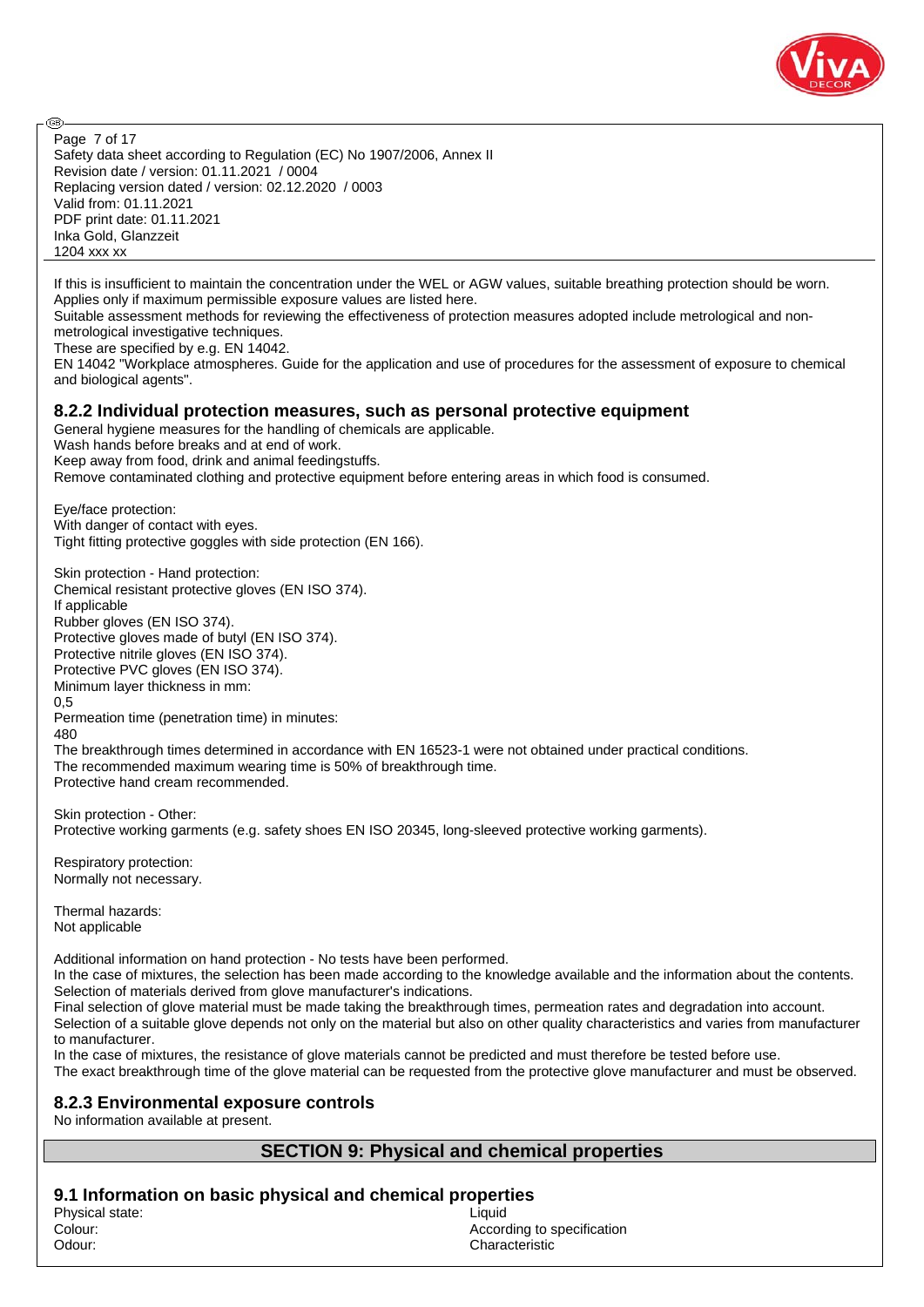

**ි** 

Safety data sheet according to Regulation (EC) No 1907/2006, Annex II Revision date / version: 01.11.2021 / 0004 Replacing version dated / version: 02.12.2020 / 0003 Valid from: 01.11.2021 PDF print date: 01.11.2021 Inka Gold, Glanzzeit 1204 xxx xx Page 8 of 17

Melting point/freezing point: There is no information available on this parameter.

Solubility: Soluble Soluble Soluble Soluble Soluble Soluble Soluble Soluble Soluble Soluble Soluble Soluble Soluble Soluble Soluble Soluble Soluble Soluble Soluble Soluble Soluble Soluble Soluble Soluble Soluble Soluble So Partition coefficient n-octanol/water (log value): Does not apply to mixtures. Density and/or relative density: 1,25 g/ml Relative vapour density:<br>
Particle characteristics:<br>
Particle characteristics:<br>
Does not apply to liquids.

## **9.2 Other information**

Boiling point or initial boiling point and boiling range: There is no information available on this parameter. Flammability:<br>
Lower explosion limit:<br>
Lower explosion limit:<br>
There is no information available on this parameter. There is no information available on this parameter. Upper explosion limit: Upper explosion limit: There is no information available on this parameter. Flash point:<br>
Auto-ignition temperature:<br>
Auto-ignition temperature:<br>
There is no information available on this parameter. There is no information available on this parameter. Decomposition temperature: There is no information available on this parameter. pH: pH:  $P$  and  $P$  and  $P$  are  $P$  are  $P$  are  $P$  are  $P$  are  $P$  are  $P$  are  $P$  and  $P$  are  $P$  are  $P$  are  $P$  are  $P$  are  $P$  are  $P$  are  $P$  are  $P$  are  $P$  are  $P$  are  $P$  are  $P$  are  $P$  are  $P$  are  $P$  are  $P$  ar Kinematic viscosity: There is no information available on this parameter. Vapour pressure: There is no information available on this parameter. Does not apply to liquids.

Explosives:<br>
Comparison of the University of the University of the University of the University of There is no information available on this parameter.<br>
There is no information available on this parameter. There is no information available on this parameter.

## **SECTION 10: Stability and reactivity**

#### **10.1 Reactivity**

The product has not been tested. **10.2 Chemical stability** Stable with proper storage and handling. **10.3 Possibility of hazardous reactions** No dangerous reactions are known. **10.4 Conditions to avoid** None known **10.5 Incompatible materials** None known **10.6 Hazardous decomposition products**

No decomposition when used as directed.

**SECTION 11: Toxicological information**

## **11.1. Information on hazard classes as defined in Regulation (EC) No 1272/2008**

Possibly more information on health effects, see Section 2.1 (classification). **Inka Gold, Glanz** 

| $1110$ OUIU, OIAIILLUI           |                 |       |             |          |                    |              |
|----------------------------------|-----------------|-------|-------------|----------|--------------------|--------------|
| 1204 xxx xx                      |                 |       |             |          |                    |              |
| <b>Toxicity / effect</b>         | <b>Endpoint</b> | Value | <b>Unit</b> | Organism | <b>Test method</b> | <b>Notes</b> |
| Acute toxicity, by oral route:   |                 |       |             |          |                    | n.d.a.       |
| Acute toxicity, by dermal        |                 |       |             |          |                    | n.d.a.       |
| route:                           |                 |       |             |          |                    |              |
| Acute toxicity, by inhalation:   |                 |       |             |          |                    | n.d.a.       |
| Skin corrosion/irritation:       |                 |       |             |          |                    | n.d.a.       |
| Serious eye                      |                 |       |             |          |                    | n.d.a.       |
| damage/irritation:               |                 |       |             |          |                    |              |
| Respiratory or skin              |                 |       |             |          |                    | n.d.a.       |
| sensitisation:                   |                 |       |             |          |                    |              |
| Germ cell mutagenicity:          |                 |       |             |          |                    | n.d.a.       |
| Carcinogenicity:                 |                 |       |             |          |                    | n.d.a.       |
| Reproductive toxicity:           |                 |       |             |          |                    | n.d.a.       |
| Specific target organ toxicity - |                 |       |             |          |                    | n.d.a.       |
| single exposure (STOT-SE):       |                 |       |             |          |                    |              |
|                                  |                 |       |             |          |                    |              |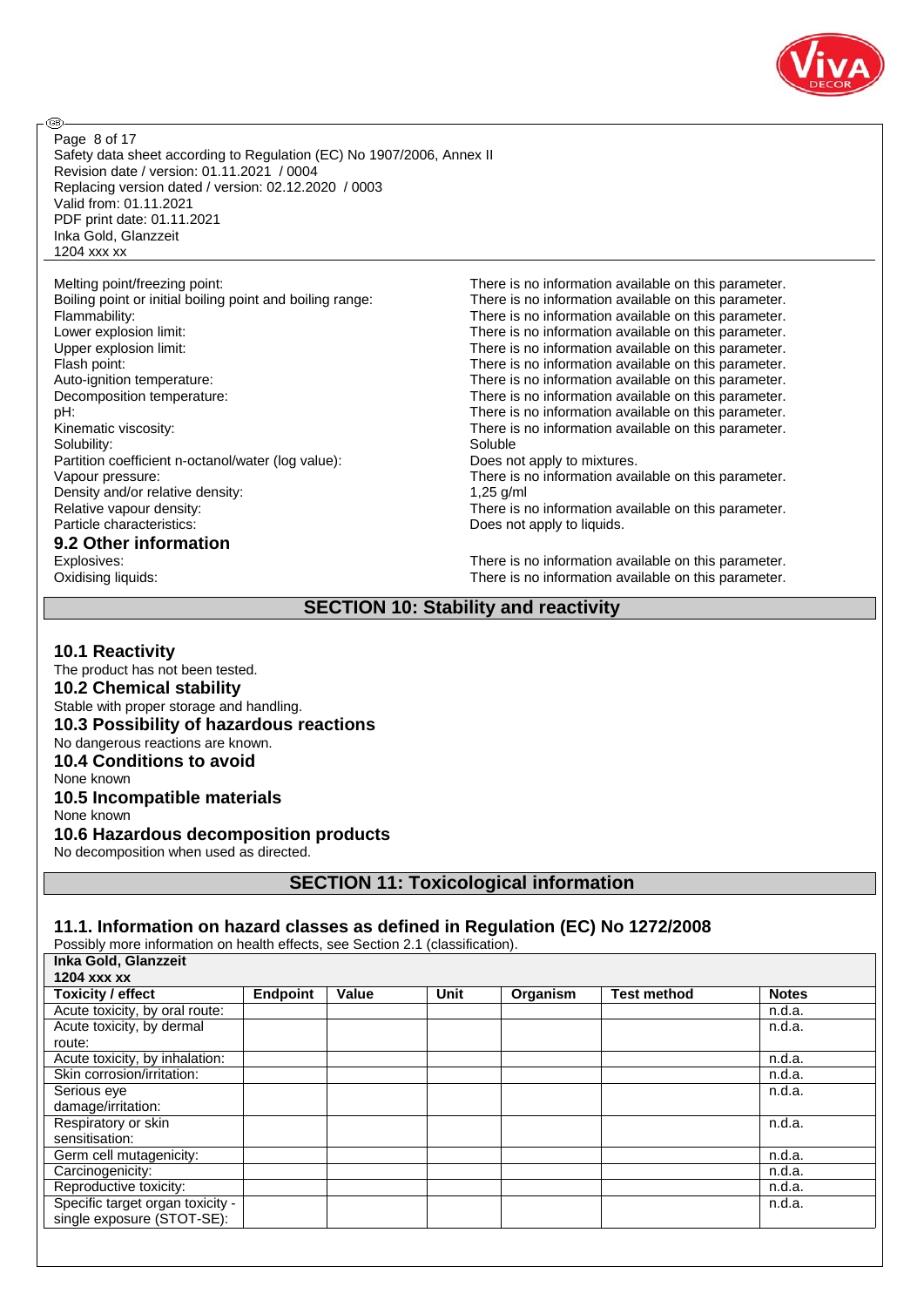

| @).                                                                                                               |                         |                          |             |            |                       |                                   |
|-------------------------------------------------------------------------------------------------------------------|-------------------------|--------------------------|-------------|------------|-----------------------|-----------------------------------|
| Page 9 of 17                                                                                                      |                         |                          |             |            |                       |                                   |
| Safety data sheet according to Regulation (EC) No 1907/2006, Annex II                                             |                         |                          |             |            |                       |                                   |
| Revision date / version: 01.11.2021 / 0004                                                                        |                         |                          |             |            |                       |                                   |
| Replacing version dated / version: 02.12.2020 / 0003                                                              |                         |                          |             |            |                       |                                   |
| Valid from: 01.11.2021                                                                                            |                         |                          |             |            |                       |                                   |
| PDF print date: 01.11.2021                                                                                        |                         |                          |             |            |                       |                                   |
| Inka Gold, Glanzzeit                                                                                              |                         |                          |             |            |                       |                                   |
| 1204 xxx xx                                                                                                       |                         |                          |             |            |                       |                                   |
|                                                                                                                   |                         |                          |             |            |                       |                                   |
| Specific target organ toxicity -                                                                                  |                         |                          |             |            |                       | n.d.a.                            |
| repeated exposure (STOT-                                                                                          |                         |                          |             |            |                       |                                   |
| $RE)$ :                                                                                                           |                         |                          |             |            |                       |                                   |
| Aspiration hazard:                                                                                                |                         |                          |             |            |                       | n.d.a.                            |
| Symptoms:                                                                                                         |                         |                          |             |            |                       | n.d.a.                            |
|                                                                                                                   |                         |                          |             |            |                       |                                   |
| Titanium dioxide (Rutile) (in powder form containing 1 % or more of particles with aerodynamic diameter <= 10 µm) |                         |                          |             |            |                       |                                   |
| <b>Toxicity / effect</b>                                                                                          | <b>Endpoint</b>         | Value                    | <b>Unit</b> | Organism   | <b>Test method</b>    | <b>Notes</b>                      |
| Acute toxicity, by oral route:                                                                                    | LD50                    | >10000                   | mg/kg       | Rat        |                       |                                   |
| Acute toxicity, by dermal                                                                                         | LD50                    | >10000                   | mg/kg       | Rabbit     |                       |                                   |
| route:                                                                                                            |                         |                          |             |            |                       |                                   |
| Acute toxicity, by inhalation:                                                                                    | LD50                    | >6,8                     | mg/l/4h     |            |                       |                                   |
| Skin corrosion/irritation:                                                                                        |                         |                          |             | Rabbit     |                       | Not irritant                      |
|                                                                                                                   |                         |                          |             |            |                       |                                   |
| Alcohols, C9-11-iso-, C10-rich, ethoxylated                                                                       |                         |                          |             |            |                       |                                   |
| <b>Toxicity / effect</b>                                                                                          | <b>Endpoint</b>         | Value                    | <b>Unit</b> | Organism   | <b>Test method</b>    | <b>Notes</b>                      |
| Acute toxicity, by oral route:                                                                                    | LD50                    | 300-2000                 | mg/kg       | Rat        |                       |                                   |
| Skin corrosion/irritation:                                                                                        |                         |                          |             | Rabbit     | OECD 404 (Acute       | Not irritant                      |
|                                                                                                                   |                         |                          |             |            | Dermal                |                                   |
|                                                                                                                   |                         |                          |             |            | Irritation/Corrosion) |                                   |
| Serious eye                                                                                                       |                         |                          |             | Rabbit     | OECD 405 (Acute       | Eye Dam. 1                        |
| damage/irritation:                                                                                                |                         |                          |             |            | Eye                   |                                   |
|                                                                                                                   |                         |                          |             |            | Irritation/Corrosion) |                                   |
| Respiratory or skin                                                                                               |                         |                          |             | Guinea pig | OECD 406 (Skin        | No (skin                          |
| sensitisation:                                                                                                    |                         |                          |             |            | Sensitisation)        | contact)                          |
|                                                                                                                   |                         |                          |             |            |                       |                                   |
|                                                                                                                   |                         |                          |             |            |                       |                                   |
|                                                                                                                   |                         |                          |             |            |                       |                                   |
| 1,2-benzisothiazol-3(2H)-one                                                                                      |                         |                          | <b>Unit</b> |            |                       |                                   |
| <b>Toxicity / effect</b>                                                                                          | <b>Endpoint</b>         | Value                    |             | Organism   | <b>Test method</b>    | <b>Notes</b>                      |
| Acute toxicity, by oral route:                                                                                    | LD50                    | $\overline{375}$<br>4115 | mg/kg       | Rat        |                       |                                   |
| Acute toxicity, by dermal<br>route:                                                                               | LD50                    |                          | mg/kg       | Rat        |                       |                                   |
| Skin corrosion/irritation:                                                                                        |                         |                          |             |            |                       | Skin Irrit. 2                     |
|                                                                                                                   |                         |                          |             |            |                       |                                   |
| Serious eye                                                                                                       |                         |                          |             |            |                       | Eye Dam. 1                        |
| damage/irritation:                                                                                                |                         |                          |             |            |                       |                                   |
| Respiratory or skin<br>sensitisation:                                                                             |                         |                          |             | Guinea pig |                       | Yes (skin                         |
|                                                                                                                   |                         |                          |             |            |                       | contact)<br><b>Negative</b>       |
| Germ cell mutagenicity:                                                                                           |                         |                          |             |            |                       |                                   |
| Symptoms:                                                                                                         |                         |                          |             |            |                       | vomiting,                         |
|                                                                                                                   |                         |                          |             |            |                       | headaches,                        |
|                                                                                                                   |                         |                          |             |            |                       | gastrointestinal<br>disturbances, |
|                                                                                                                   |                         |                          |             |            |                       | nausea                            |
|                                                                                                                   |                         |                          |             |            |                       |                                   |
| Reaction mass of 5-chloro-2-methyl-2H-isothiazol-3-one and 2-methyl-2H-isothiazol-3-one (3:1)                     |                         |                          |             |            |                       |                                   |
| <b>Toxicity / effect</b>                                                                                          |                         | Value                    | Unit        | Organism   | <b>Test method</b>    | <b>Notes</b>                      |
|                                                                                                                   | <b>Endpoint</b><br>LD50 | 53                       | mg/kg       | Rat        |                       |                                   |
| Acute toxicity, by oral route:<br>Acute toxicity, by dermal                                                       | LD50                    | 660                      | mg/kg       | Rabbit     |                       |                                   |
| route:                                                                                                            |                         |                          |             |            |                       |                                   |
| Skin corrosion/irritation:                                                                                        |                         |                          |             | Rabbit     |                       | Corrosive                         |
| Serious eye                                                                                                       |                         |                          |             | Rabbit     |                       | Corrosive                         |
| damage/irritation:                                                                                                |                         |                          |             |            |                       |                                   |
| Respiratory or skin                                                                                               |                         |                          |             | Guinea pig | OECD 406 (Skin        | Yes (skin                         |
| sensitisation:                                                                                                    |                         |                          |             |            | Sensitisation)        | contact)                          |
| Aspiration hazard:                                                                                                |                         |                          |             |            |                       | No                                |
| Symptoms:                                                                                                         |                         |                          |             |            |                       | diarrhoea,                        |
|                                                                                                                   |                         |                          |             |            |                       | mucous                            |
|                                                                                                                   |                         |                          |             |            |                       | membrane                          |
|                                                                                                                   |                         |                          |             |            |                       | irritation,                       |
|                                                                                                                   |                         |                          |             |            |                       | watering eyes,                    |
|                                                                                                                   |                         |                          |             |            |                       | eyes, reddened                    |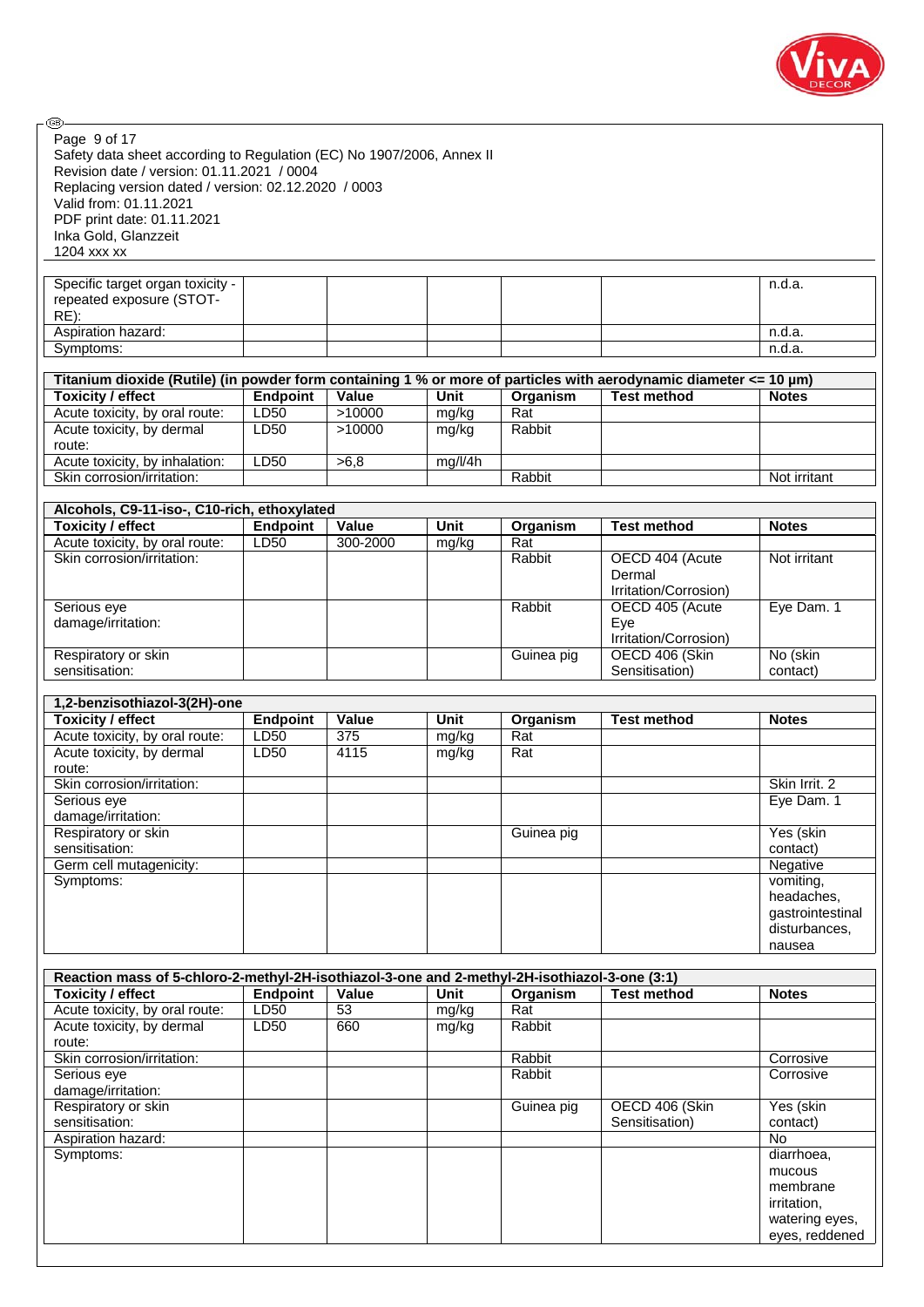

⊛ Page 10 of 17Safety data sheet according to Regulation (EC) No 1907/2006, Annex II Revision date / version: 01.11.2021 / 0004 Replacing version dated / version: 02.12.2020 / 0003 Valid from: 01.11.2021 PDF print date: 01.11.2021 Inka Gold, Glanzzeit 1204 xxx xx

| 2-methylisothiazol-3(2H)-one                                            |                 |                  |             |                  |                                                                                |                                                    |  |  |
|-------------------------------------------------------------------------|-----------------|------------------|-------------|------------------|--------------------------------------------------------------------------------|----------------------------------------------------|--|--|
| <b>Toxicity / effect</b>                                                | <b>Endpoint</b> | Value            | <b>Unit</b> | Organism         | <b>Test method</b>                                                             | <b>Notes</b>                                       |  |  |
| Acute toxicity, by oral route:                                          | LD50            | 120              | mg/kg       | Rat              | <b>U.S. EPA Guidline</b><br>OPPTS 870.1100                                     | Female                                             |  |  |
| Acute toxicity, by oral route:                                          | LD50            | 183              | mg/kg       | Rat              |                                                                                |                                                    |  |  |
| Acute toxicity, by dermal<br>route:                                     | LD50            | $\overline{242}$ | mg/kg       | Rat              | OECD 402 (Acute<br>Dermal Toxicity)                                            |                                                    |  |  |
| Acute toxicity, by inhalation:                                          | LD50            | 0,11             | mg/l/4h     | $\overline{Rat}$ | OECD 403 (Acute<br>Inhalation Toxicity)                                        | Aerosol                                            |  |  |
| Skin corrosion/irritation:                                              |                 |                  |             | Rabbit           | OECD 404 (Acute<br>Dermal<br>Irritation/Corrosion)                             | Corrosive                                          |  |  |
| Serious eye<br>damage/irritation:                                       |                 |                  |             | Rabbit           |                                                                                | Risk of serious<br>damage to<br>eyes.              |  |  |
| Serious eye<br>damage/irritation:                                       |                 |                  |             |                  |                                                                                | <b>Risk of serious</b><br>damage to<br>eyes.       |  |  |
| Respiratory or skin<br>sensitisation:                                   |                 |                  |             | Guinea pig       | OECD 406 (Skin<br>Sensitisation)                                               | Yes (skin<br>contact)                              |  |  |
| Germ cell mutagenicity:                                                 |                 |                  |             |                  | OECD 471 (Bacterial<br><b>Reverse Mutation</b><br>Test)                        | <b>Negative</b>                                    |  |  |
| Germ cell mutagenicity:                                                 |                 |                  |             |                  | OECD 473 (In Vitro<br>Mammalian<br>Chromosome<br><b>Aberration Test)</b>       | Negative                                           |  |  |
| Germ cell mutagenicity:                                                 |                 |                  |             |                  | OECD 476 (In Vitro<br>Mammalian Cell Gene<br><b>Mutation Test)</b>             | Negative                                           |  |  |
| Reproductive toxicity:                                                  | <b>NOAEL</b>    | 200              | ppm         | Rat              | OECD 416 (Two-<br>generation<br><b>Reproduction Toxicity</b><br>Study)         |                                                    |  |  |
| Specific target organ toxicity -<br>repeated exposure (STOT-<br>$RE)$ : | <b>NOAEL</b>    | 60               | mg/kg       | Rat              | OECD 408 (Repeated<br>Dose 90-Day Oral<br><b>Toxicity Study in</b><br>Rodents) |                                                    |  |  |
| Symptoms:                                                               |                 |                  |             |                  |                                                                                | mucous<br>membrane<br>irritation,<br>watering eyes |  |  |

## **11.2. Information on other hazards**

| Inka Gold, Glanzzeit<br>1204 xxx xx |                 |       |             |          |                    |                                                                                      |
|-------------------------------------|-----------------|-------|-------------|----------|--------------------|--------------------------------------------------------------------------------------|
| <b>Toxicity / effect</b>            | <b>Endpoint</b> | Value | <b>Unit</b> | Organism | <b>Test method</b> | <b>Notes</b>                                                                         |
| Endocrine disrupting<br>properties: |                 |       |             |          |                    | Does not apply<br>to mixtures.                                                       |
| Other information:                  |                 |       |             |          |                    | No other<br>relevant<br>information<br>available on<br>adverse effects<br>on health. |

## **SECTION 12: Ecological information**

Possibly more information on environmental effects, see Section 2.1 (classification).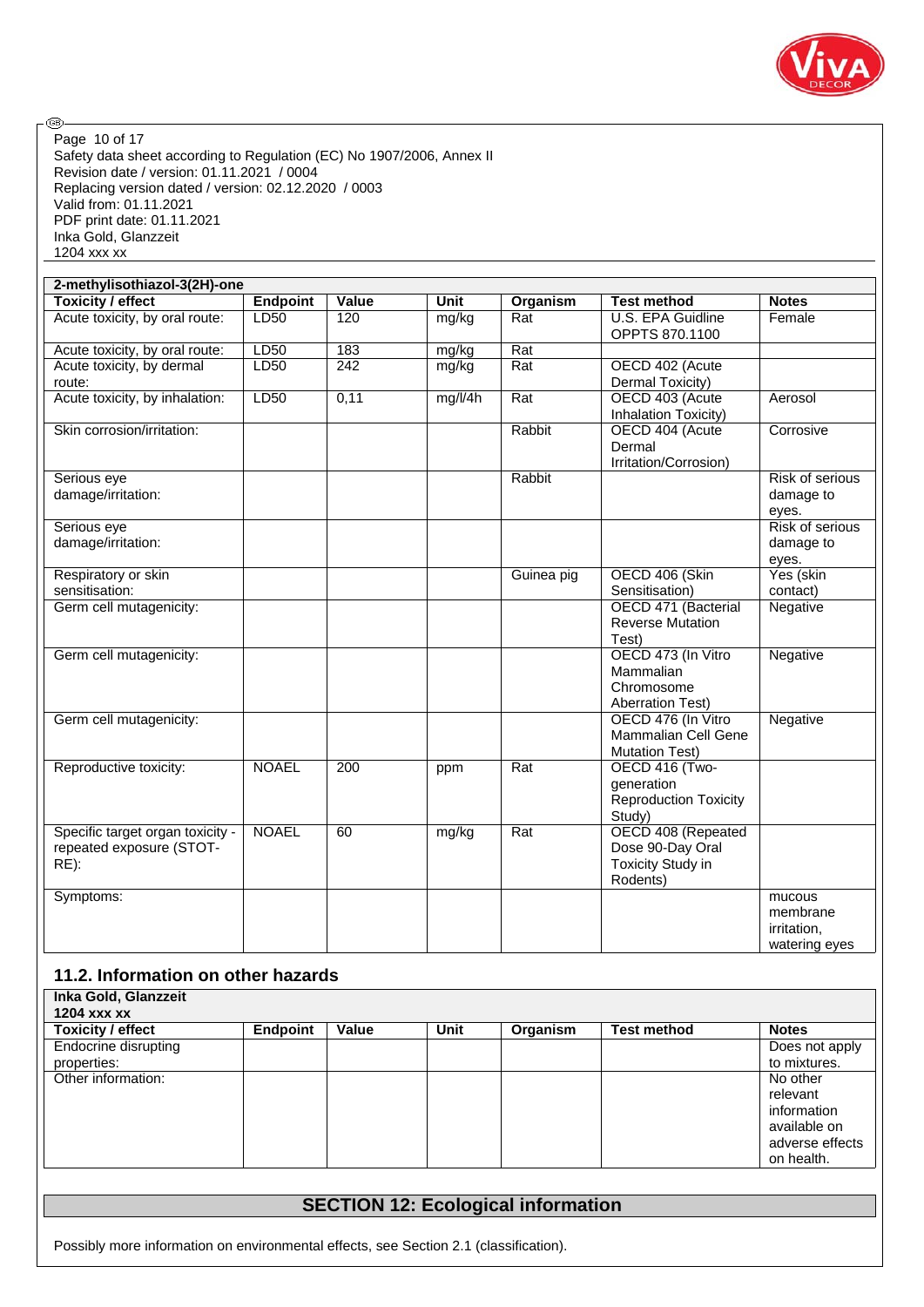

Safety data sheet according to Regulation (EC) No 1907/2006, Annex II Revision date / version: 01.11.2021 / 0004 Replacing version dated / version: 02.12.2020 / 0003 Valid from: 01.11.2021 PDF print date: 01.11.2021 Inka Gold, Glanzzeit 1204 xxx xx Page 11 of 17

.

| Inka Gold, Glanzzeit     |          |             |       |             |          |                    |                |
|--------------------------|----------|-------------|-------|-------------|----------|--------------------|----------------|
| 1204 xxx xx              |          |             |       |             |          |                    |                |
| <b>Toxicity / effect</b> | Endpoint | <b>Time</b> | Value | <b>Unit</b> | Organism | <b>Test method</b> | <b>Notes</b>   |
| 12.1. Toxicity to fish:  |          |             |       |             |          |                    | n.d.a.         |
| 12.1. Toxicity to        |          |             |       |             |          |                    | n.d.a.         |
| daphnia:                 |          |             |       |             |          |                    |                |
| 12.1. Toxicity to algae: |          |             |       |             |          |                    | n.d.a.         |
| 12.2. Persistence and    |          |             |       |             |          |                    | n.d.a.         |
| degradability:           |          |             |       |             |          |                    |                |
| 12.3. Bioaccumulative    |          |             |       |             |          |                    | n.d.a.         |
| potential:               |          |             |       |             |          |                    |                |
| 12.4. Mobility in soil:  |          |             |       |             |          |                    | n.d.a.         |
| 12.5. Results of PBT     |          |             |       |             |          |                    | n.d.a.         |
| and vPvB assessment      |          |             |       |             |          |                    |                |
| 12.6. Endocrine          |          |             |       |             |          |                    | Does not apply |
| disrupting properties:   |          |             |       |             |          |                    | to mixtures.   |
| 12.7. Other adverse      |          |             |       |             |          |                    | No information |
| effects:                 |          |             |       |             |          |                    | available on   |
|                          |          |             |       |             |          |                    | other adverse  |
|                          |          |             |       |             |          |                    | effects on the |
|                          |          |             |       |             |          |                    | environment.   |
| Other information:       |          |             |       |             |          |                    | DOC-           |
|                          |          |             |       |             |          |                    | elimination    |
|                          |          |             |       |             |          |                    | degree(complex |
|                          |          |             |       |             |          |                    | ing organic    |
|                          |          |             |       |             |          |                    | substance)>=   |
|                          |          |             |       |             |          |                    | 80%/28d: n.a.  |

| Titanium dioxide (Rutile) (in powder form containing 1 % or more of particles with aerodynamic diameter $\leq 10 \,\mu m$ ) |                 |      |       |      |                            |                    |              |  |
|-----------------------------------------------------------------------------------------------------------------------------|-----------------|------|-------|------|----------------------------|--------------------|--------------|--|
| <b>Toxicity / effect</b>                                                                                                    | Endpoint        | Time | Value | Unit | Organism                   | <b>Test method</b> | <b>Notes</b> |  |
| 12.1. Toxicity to fish:                                                                                                     | LC <sub>0</sub> | 48h  | >1000 | mq/l | Leuciscus idus             |                    |              |  |
| 12.1. Toxicity to<br>daphnia:                                                                                               | LC <sub>0</sub> |      | >3    | mq/l | Daphnia magna              |                    |              |  |
| Toxicity to bacteria:                                                                                                       | EC <sub>0</sub> |      | >5000 | mg/l | Pseudomonas<br>fluorescens |                    |              |  |
| Toxicity to bacteria:                                                                                                       | EC <sub>0</sub> |      | >5000 | mq/l | Escherichia coli           |                    |              |  |

| Alcohols, C9-11-iso-, C10-rich, ethoxylated |             |                 |        |             |                |                                                                                |                                                      |
|---------------------------------------------|-------------|-----------------|--------|-------------|----------------|--------------------------------------------------------------------------------|------------------------------------------------------|
| <b>Toxicity / effect</b>                    | Endpoint    | <b>Time</b>     | Value  | <b>Unit</b> | Organism       | <b>Test method</b>                                                             | <b>Notes</b>                                         |
| 12.1. Toxicity to fish:                     | <b>LC50</b> | 96h             | 10-100 | mg/l        | Leuciscus idus |                                                                                |                                                      |
| 12.1. Toxicity to<br>daphnia:               | NOEC/NOEL   | 21d             | 12,5   | mg/l        | Daphnia magna  | OECD <sub>202</sub><br>(Daphnia sp.<br>Acute<br><b>Immobilisation</b><br>Test) |                                                      |
| 12.1. Toxicity to<br>daphnia:               | <b>EC50</b> | 48h             | >100   | mg/l        | Daphnia magna  | OECD <sub>202</sub><br>(Daphnia sp.<br>Acute<br><b>Immobilisation</b><br>Test) | Analogous<br>conclusion                              |
| 12.1. Toxicity to algae:                    | <b>EC50</b> | 72h             | 10-100 | mq/l        |                | DIN 38412 T.9                                                                  |                                                      |
| 12.2. Persistence and<br>degradability:     |             |                 |        |             |                |                                                                                | Readily<br>biodegradable,<br>Analogous<br>conclusion |
| Toxicity to bacteria:                       | <b>EC10</b> | 17 <sub>h</sub> | 48     | mg/l        |                | DIN 38412 T.8                                                                  |                                                      |
| Other information:                          | <b>COD</b>  |                 | 2500   | mg/g        |                |                                                                                |                                                      |
| Other information:                          | <b>BOD</b>  | 30d             | 1650   | mg/g        |                |                                                                                |                                                      |
| 1,2-benzisothiazol-3(2H)-one                |             |                 |        |             |                |                                                                                |                                                      |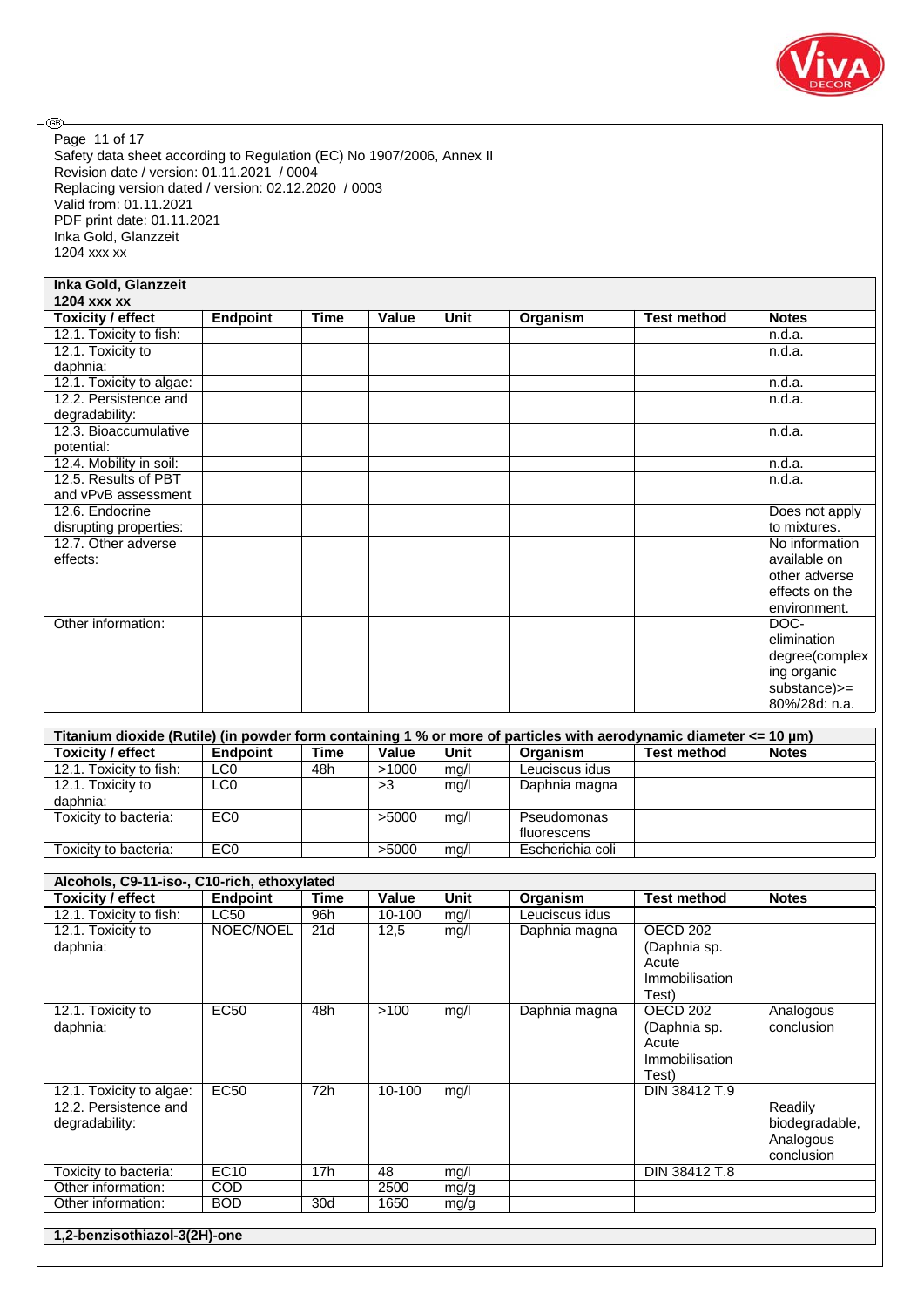

.® Page 12 of 17Safety data sheet according to Regulation (EC) No 1907/2006, Annex II Revision date / version: 01.11.2021 / 0004 Replacing version dated / version: 02.12.2020 / 0003 Valid from: 01.11.2021 PDF print date: 01.11.2021 Inka Gold, Glanzzeit 1204 xxx xx

| Toxicity / effect        | <b>Endpoint</b> | <b>Time</b> | Value         | <b>Unit</b> | Organism         | <b>Test method</b>    | <b>Notes</b>     |
|--------------------------|-----------------|-------------|---------------|-------------|------------------|-----------------------|------------------|
| 12.1. Toxicity to fish:  | <b>LC50</b>     | 96h         | $0,8-2,18$    | mg/l        | Oncorhynchus     | OECD <sub>203</sub>   |                  |
|                          |                 |             |               |             | mykiss           | (Fish, Acute          |                  |
|                          |                 |             |               |             |                  | <b>Toxicity Test)</b> |                  |
| 12.1. Toxicity to        | <b>EC50</b>     | 48h         | $1, 1 - 4, 4$ | mg/l        | Daphnia magna    | OECD 202              |                  |
| daphnia:                 |                 |             |               |             |                  | (Daphnia sp.          |                  |
|                          |                 |             |               |             |                  | Acute                 |                  |
|                          |                 |             |               |             |                  | Immobilisation        |                  |
|                          |                 |             |               |             |                  | Test)                 |                  |
| 12.1. Toxicity to algae: | <b>EC50</b>     | 96h         | 0,055         | mg/l        | Pseudokirchnerie |                       |                  |
|                          |                 |             |               |             | lla subcapitata  |                       |                  |
| 12.1. Toxicity to algae: | ErC50           | 72h         | 0,11          | mg/l        | Pseudokirchnerie | OECD <sub>201</sub>   |                  |
|                          |                 |             |               |             | lla subcapitata  | (Alga, Growth         |                  |
|                          |                 |             |               |             |                  | Inhibition Test)      |                  |
| 12.2. Persistence and    |                 |             |               |             |                  | OECD 303              | Hardly           |
| degradability:           |                 |             |               |             |                  | (Simulation Test -    | biodegradable    |
|                          |                 |             |               |             |                  | Aerobic Sewage        |                  |
|                          |                 |             |               |             |                  | Treatment)            |                  |
| 12.3. Bioaccumulative    | Log Pow         |             | 1,11          |             |                  |                       | A notable        |
| potential:               |                 |             |               |             |                  |                       | biological       |
|                          |                 |             |               |             |                  |                       | accumulation     |
|                          |                 |             |               |             |                  |                       | potential is not |
|                          |                 |             |               |             |                  |                       | to be expected   |
|                          |                 |             |               |             |                  |                       | (LogPow 1-3).    |
| Toxicity to bacteria:    | <b>EC50</b>     | 16h         | 0,4           | mg/l        | Pseudomonas      |                       |                  |
|                          |                 |             |               |             | putida           |                       |                  |

| Reaction mass of 5-chloro-2-methyl-2H-isothiazol-3-one and 2-methyl-2H-isothiazol-3-one (3:1) |                 |             |           |               |                  |                                   |                  |
|-----------------------------------------------------------------------------------------------|-----------------|-------------|-----------|---------------|------------------|-----------------------------------|------------------|
| Toxicity / effect                                                                             | <b>Endpoint</b> | <b>Time</b> | Value     | <b>Unit</b>   | Organism         | <b>Test method</b>                | <b>Notes</b>     |
| 12.1. Toxicity to fish:                                                                       | <b>LC50</b>     | 96h         | 0,28      | mq/l          | Lepomis          |                                   |                  |
|                                                                                               |                 |             |           |               | macrochirus      |                                   |                  |
| 12.1. Toxicity to fish:                                                                       | LC50            | 96h         | $0,19-$   | mg/l          | Oncorhynchus     | OECD <sub>203</sub>               |                  |
|                                                                                               |                 |             | 0,22      |               | mykiss           | (Fish, Acute                      |                  |
|                                                                                               |                 |             |           |               |                  | <b>Toxicity Test)</b>             |                  |
| 12.1. Toxicity to fish:                                                                       | NOEC/NOEL       | 28d         | 0,098     | mg/l          | Oncorhynchus     | OECD <sub>210</sub>               |                  |
|                                                                                               |                 |             |           |               | mykiss           | (Fish, Early-Life                 |                  |
|                                                                                               |                 |             |           |               |                  | <b>Stage Toxicity</b>             |                  |
|                                                                                               |                 |             |           |               |                  | Test)                             |                  |
| 12.1. Toxicity to                                                                             | NOEC/NOEL       | 21d         | 0,004     | mg/l          | Daphnia magna    | <b>OECD 211</b>                   |                  |
| daphnia:                                                                                      |                 |             |           |               |                  | (Daphnia magna                    |                  |
|                                                                                               |                 |             |           |               |                  | Reproduction                      |                  |
|                                                                                               |                 |             |           |               |                  | Test)                             |                  |
| 12.1. Toxicity to                                                                             | <b>EC50</b>     | 48h         | 0,16      | mg/l          | Daphnia magna    |                                   |                  |
| daphnia:                                                                                      |                 |             |           |               |                  |                                   |                  |
| 12.1. Toxicity to algae:                                                                      | EC50            | 72h         | 0,048     | mg/l          | Pseudokirchnerie | <b>OECD 201</b>                   |                  |
|                                                                                               |                 |             |           |               | lla subcapitata  | (Alga, Growth<br>Inhibition Test) |                  |
| 12.1. Toxicity to algae:                                                                      | NOEC/NOEL       | 72h         | 0,0012    | mg/l          | Pseudokirchnerie | OECD <sub>201</sub>               |                  |
|                                                                                               |                 |             |           |               | lla subcapitata  | (Alga, Growth                     |                  |
|                                                                                               |                 |             |           |               |                  | Inhibition Test)                  |                  |
| 12.2. Persistence and                                                                         |                 |             | >60       | $\frac{0}{0}$ | activated sludge | <b>OECD 301 D</b>                 | Does not         |
| degradability:                                                                                |                 |             |           |               |                  | (Ready                            | conform with     |
|                                                                                               |                 |             |           |               |                  | Biodegradability -                | <b>EU</b>        |
|                                                                                               |                 |             |           |               |                  | <b>Closed Bottle</b>              | classification.  |
|                                                                                               |                 |             |           |               |                  | Test)                             |                  |
| 12.3. Bioaccumulative                                                                         | <b>BCF</b>      |             | 3,6       |               |                  |                                   | calculated value |
| potential:                                                                                    |                 |             |           |               |                  |                                   |                  |
| 12.3. Bioaccumulative                                                                         | Log Pow         |             | $0,401 -$ |               |                  |                                   | Does not         |
| potential:                                                                                    |                 |             | 0,486     |               |                  |                                   | conform with     |
|                                                                                               |                 |             |           |               |                  |                                   | EU               |
|                                                                                               |                 |             |           |               |                  |                                   | classification.  |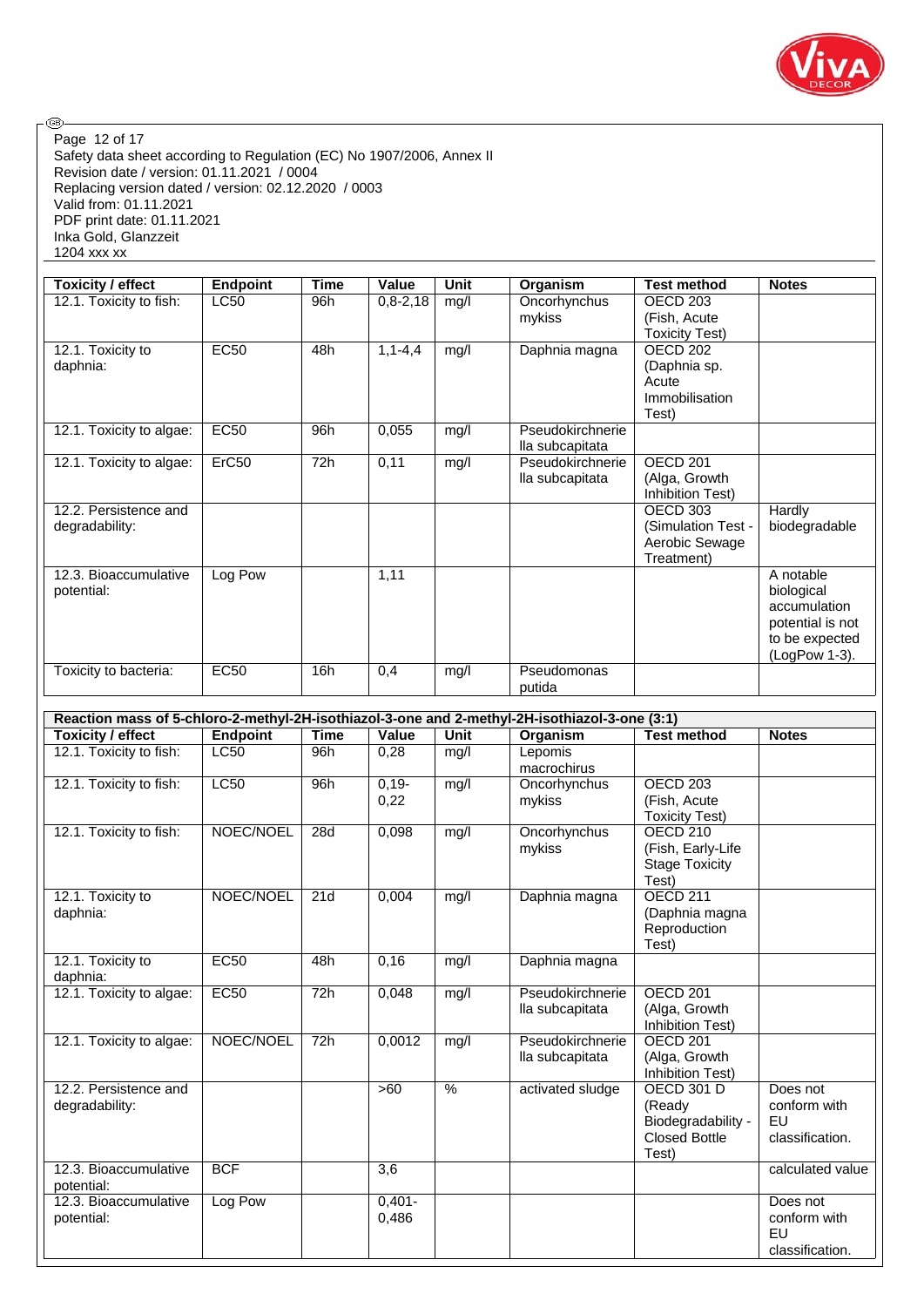

Safety data sheet according to Regulation (EC) No 1907/2006, Annex II Revision date / version: 01.11.2021 / 0004 Replacing version dated / version: 02.12.2020 / 0003 Valid from: 01.11.2021 PDF print date: 01.11.2021 Inka Gold, Glanzzeit 1204 xxx xx Page 13 of 17

| 12.5. Results of PBT<br>and vPvB assessment |             |    |      |      |                  |                                                                                                                      | No PBT<br>substance, No<br>vPvB substance |
|---------------------------------------------|-------------|----|------|------|------------------|----------------------------------------------------------------------------------------------------------------------|-------------------------------------------|
| Toxicity to bacteria:                       | <b>EC50</b> | 3h | 7,92 | mg/l | activated sludge | OECD 209<br>(Activated<br>Sludge,<br>Respiration<br><b>Inhibition Test</b><br>(Carbon and<br>Ammonium<br>Oxidation)) |                                           |

| 2-methylisothiazol-3(2H)-one                |                 |                  |                 |               |                              |                                                                                               |                                           |
|---------------------------------------------|-----------------|------------------|-----------------|---------------|------------------------------|-----------------------------------------------------------------------------------------------|-------------------------------------------|
| <b>Toxicity / effect</b>                    | <b>Endpoint</b> | <b>Time</b>      | Value           | Unit          | <b>Organism</b>              | <b>Test method</b>                                                                            | <b>Notes</b>                              |
| 12.2. Persistence and<br>degradability:     |                 |                  | < 0,08          | d             |                              | <b>OECD 307</b><br>(Aerobic and<br>Anaerobic<br>Transformation<br>in Soil)                    |                                           |
| 12.2. Persistence and<br>degradability:     |                 |                  | $1,28-2,1$      | d             |                              | OECD 308<br>(Aerobic and<br>Anaerobic<br>Transformation<br>in Aquatic<br>Sediment<br>Systems) |                                           |
| 12.5. Results of PBT<br>and vPvB assessment |                 |                  |                 |               |                              |                                                                                               | No PBT<br>substance, No<br>vPvB substance |
| 12.3. Bioaccumulative<br>potential:         | Log Kow         |                  | $-0,5$          |               |                              | <b>OECD 117</b><br>(Partition<br>Coefficient (n-<br>octanol/water) -<br>HPLC method)          |                                           |
| 12.1. Toxicity to<br>daphnia:               | NOEC/NOEL       | 21d              | 0,044           | mg/l          | Daphnia magna                | <b>OECD 211</b><br>(Daphnia magna<br>Reproduction<br>Test)                                    |                                           |
| 12.1. Toxicity to fish:                     | NOEC/NOEL       | 28d              | 2,38            | mg/l          | Pimephales<br>promelas       | <b>OECD 210</b><br>(Fish, Early-Life<br><b>Stage Toxicity</b><br>Test)                        |                                           |
| 12.1. Toxicity to fish:                     | LC50            | 96h              | 4,77            | mg/l          | Oncorhynchus<br>mykiss       | <b>OECD 203</b><br>(Fish, Acute<br><b>Toxicity Test)</b>                                      |                                           |
| 12.1. Toxicity to algae:                    | NOEC/NOEL       | $\overline{72h}$ | 0,03            | mg/l          | Selenastrum<br>capricornutum | <b>OECD 201</b><br>(Alga, Growth<br><b>Inhibition Test)</b>                                   |                                           |
| 12.2. Persistence and<br>degradability:     |                 | 48h              | $\overline{97}$ | $\frac{9}{6}$ |                              | <b>OECD 302 B</b><br>(Inherent)<br>Biodegradability -<br>Zahn-<br>Wellens/EMPA<br>Test)       | Readily<br>biodegradable                  |
| 12.1. Toxicity to<br>daphnia:               | EC50            | 48h              | 0,359           | mg/l          | Daphnia magna                | <b>OECD 202</b><br>(Daphnia sp.<br>Acute<br>Immobilisation<br>Test)                           |                                           |

.®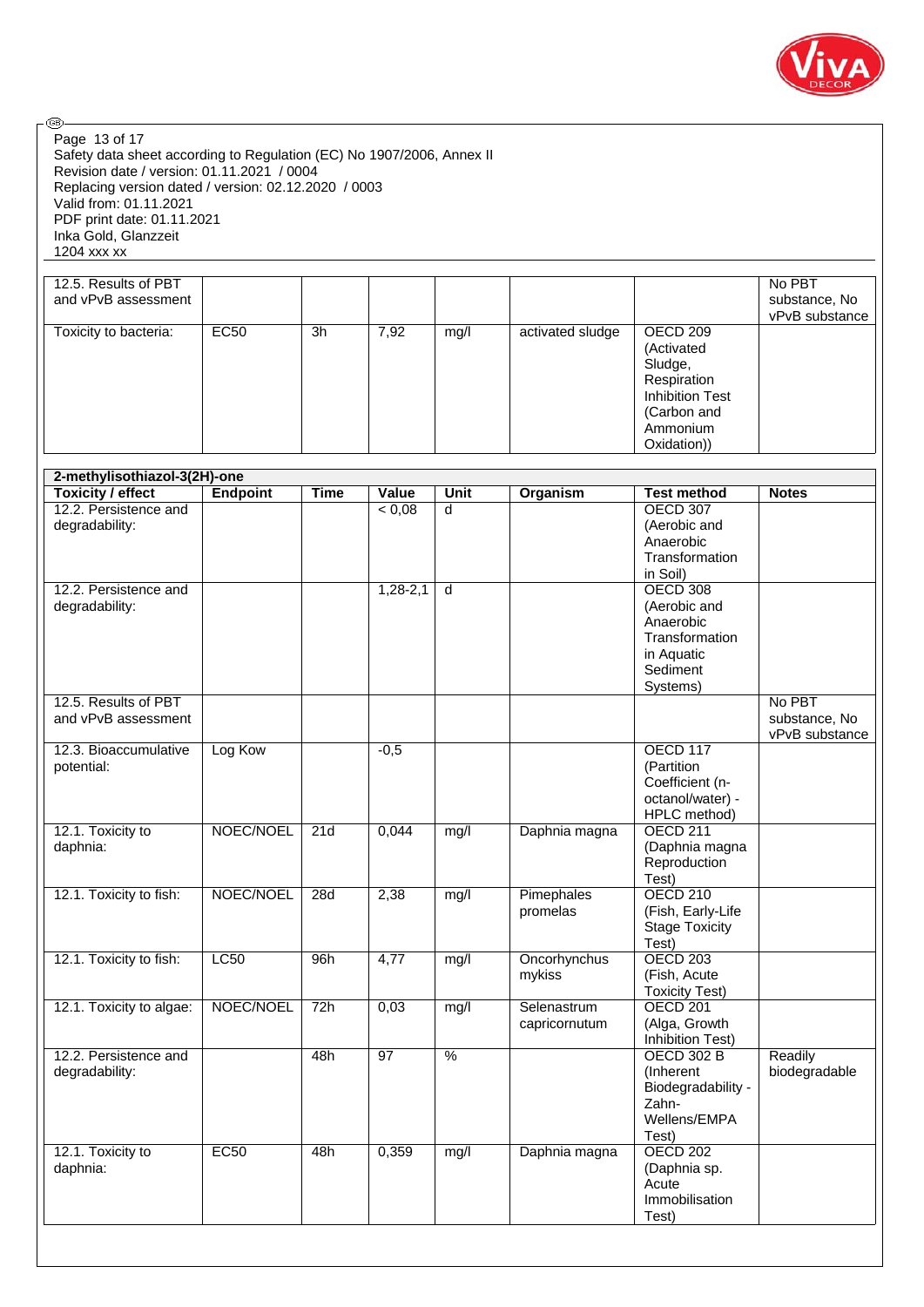

Safety data sheet according to Regulation (EC) No 1907/2006, Annex II Revision date / version: 01.11.2021 / 0004 Replacing version dated / version: 02.12.2020 / 0003 Valid from: 01.11.2021 PDF print date: 01.11.2021 Inka Gold, Glanzzeit 1204 xxx xx Page 14 of 17

| 12.2. Persistence and<br>degradability: |             | 28d            | 0,32  | $\%$ |                                     | OECD 301 B<br>(Ready<br>Biodegradability -<br>Co <sub>2</sub> Evolution                                               | Not readily<br>biodegradable |
|-----------------------------------------|-------------|----------------|-------|------|-------------------------------------|-----------------------------------------------------------------------------------------------------------------------|------------------------------|
| 12.2. Persistence and<br>degradability: |             |                | 4,1   | d    |                                     | Test)<br>OECD 309<br>(Aerobic<br>Mineralisation in<br>Surface Water -<br>Simulation<br><b>Biodegradation</b><br>Test) |                              |
| 12.3. Bioaccumulative<br>potential:     | <b>BCF</b>  |                | 3,16  |      |                                     |                                                                                                                       | calculated value             |
| 12.1. Toxicity to algae:                | <b>EC50</b> | 72h            | 0.445 | mg/l | Pseudokirchnerie<br>lla subcapitata | OECD <sub>201</sub><br>(Alga, Growth<br>Inhibition Test)                                                              |                              |
| 12.1. Toxicity to algae:                | NOEC/NOEL   | 120h           | 0,05  | mg/l | Pseudokirchnerie<br>lla subcapitata | OECD <sub>201</sub><br>(Alga, Growth<br>Inhibition Test)                                                              |                              |
| Toxicity to bacteria:                   | <b>EC50</b> | 3h             | 34,6  | mg/l | activated sludge                    |                                                                                                                       | DIN 38412-3<br>(TTC-Test)    |
| Toxicity to bacteria:                   | <b>EC20</b> | 3 <sub>h</sub> | 2,8   | mg/l | activated sludge                    |                                                                                                                       | DIN 38412-3<br>(TTC-Test)    |

## **SECTION 13: Disposal considerations**

## **13.1 Waste treatment methods**

## **For the substance / mixture / residual amounts**

EC disposal code no.:

@

The waste codes are recommendations based on the scheduled use of this product.

Owing to the user's specific conditions for use and disposal, other waste codes may be

allocated under certain circumstances. (2014/955/EU)

08 01 12 waste paint and varnish other than those mentioned in 08 01 11

Recommendation:

Sewage disposal shall be discouraged.

Pay attention to local and national official regulations.

E.g. suitable incineration plant.

E.g. dispose at suitable refuse site.

## **For contaminated packing material**

Pay attention to local and national official regulations.

Empty container completely.

Uncontaminated packaging can be recycled.

Dispose of packaging that cannot be cleaned in the same manner as the substance.

## **SECTION 14: Transport information**

## **General statements** 14.1. UN number or ID number: n.a. **Transport by road/by rail (ADR/RID)**

| Transport by road/by rail (ADR/RID) |                |
|-------------------------------------|----------------|
| 14.2. UN proper shipping name:      |                |
| 14.3. Transport hazard class(es):   | n.a.           |
| 14.4. Packing group:                | n.a.           |
| Classification code:                | n.a.           |
| LQ:                                 | n.a.           |
| 14.5. Environmental hazards:        | Not applicable |
| Tunnel restriction code:            |                |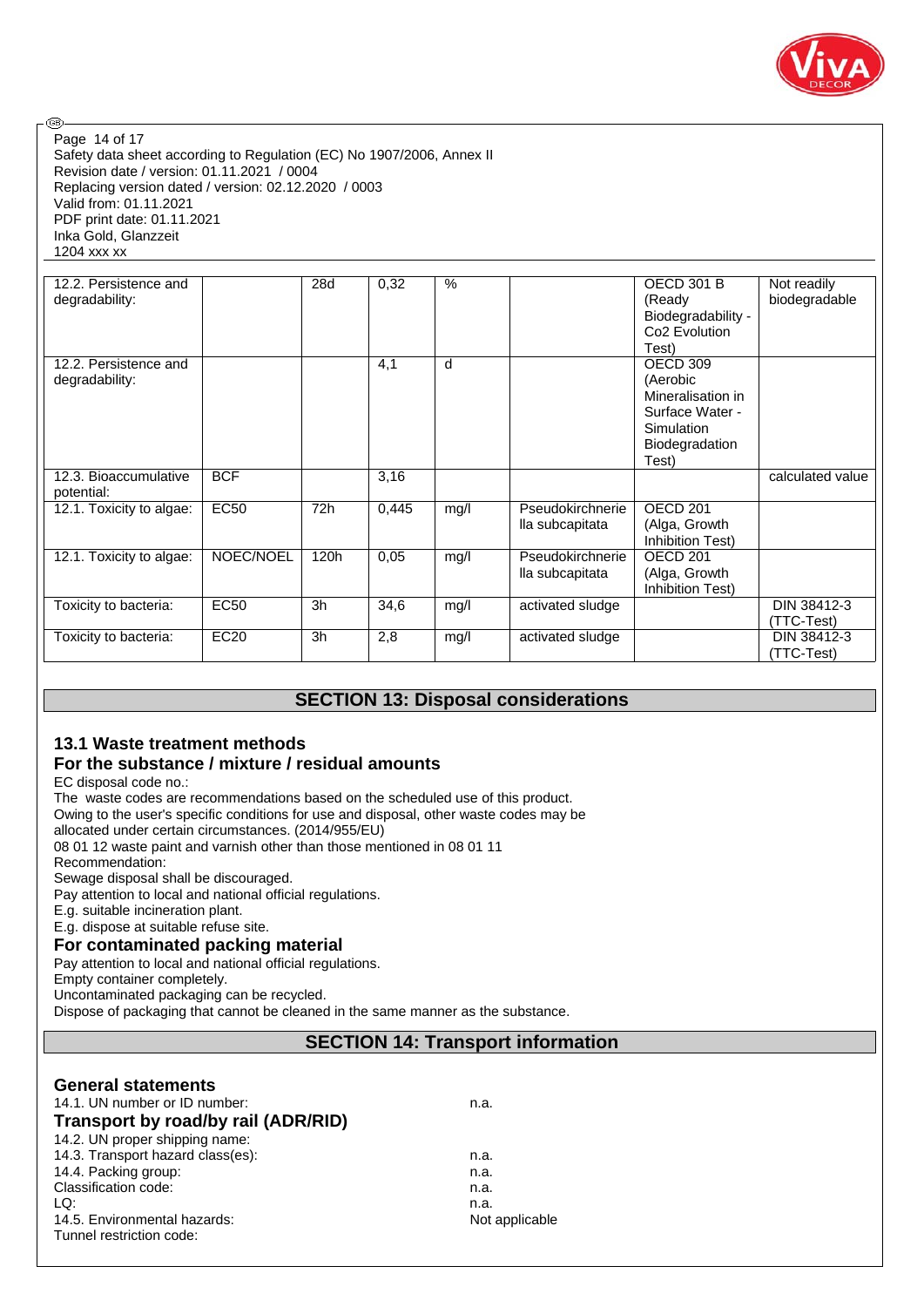

Page 15 of 17

**ි** 

Safety data sheet according to Regulation (EC) No 1907/2006, Annex II Revision date / version: 01.11.2021 / 0004 Replacing version dated / version: 02.12.2020 / 0003 Valid from: 01.11.2021 PDF print date: 01.11.2021 Inka Gold, Glanzzeit 1204 xxx xx

## **Transport by sea (IMDG-code)**

| 14.2. UN proper shipping name:     |                |
|------------------------------------|----------------|
| 14.3. Transport hazard class(es):  | n.a.           |
| 14.4. Packing group:               | n.a.           |
| Marine Pollutant:                  | n.a            |
| 14.5. Environmental hazards:       | Not applicable |
| <b>Transport by air (IATA)</b>     |                |
| 14.2. UN proper shipping name:     |                |
| 14.3. Transport hazard class(es):  | n.a.           |
| 14.4. Packing group:               | n.a.           |
| 14.5. Environmental hazards:       | Not applicable |
| 14.6. Special precautions for user |                |

Unless specified otherwise, general measures for safe transport must be followed.

**14.7. Maritime transport in bulk according to IMO instruments**

Non-dangerous material according to Transport Regulations.

## **SECTION 15: Regulatory information**

## **15.1 Safety, health and environmental regulations/legislation specific for the substance or mixture**

Observe restrictions:

General hygiene measures for the handling of chemicals are applicable.

Directive 2010/75/EU (VOC): 0,18 %

Treated goods as per Regulation (EU) No. 528/2012 must display specific information on the label. Please note Article 58 paragraph (3) subparagraph 2 of Regulation (EU) No. 528/2012. Approval of the biocidal active substance may mean that special conditions are required for marketing the treated goods. These are indicated in the approval of the active substance.

## **15.2 Chemical safety assessment**

A chemical safety assessment is not provided for mixtures.

**SECTION 16: Other information**

Revised sections: 1-16

**Classification and processes used to derive the classification of the mixture in accordance with the ordinance (EG) 1272/2008 (CLP):**

Not applicable

The following phrases represent the posted Hazard Class and Risk Category Code (GHS/CLP) of the product and the constituents (specified in Section 2 and 3).

H330 Fatal if inhaled.

H310 Fatal in contact with skin.

H314 Causes severe skin burns and eye damage.

H351 Suspected of causing cancer by inhalation.

H317 May cause an allergic skin reaction.

H301 Toxic if swallowed. H302 Harmful if swallowed.

H311 Toxic in contact with skin.

H315 Causes skin irritation.

H318 Causes serious eye damage.

H400 Very toxic to aquatic life.

H410 Very toxic to aquatic life with long lasting effects.

EUH071 Corrosive to the respiratory tract.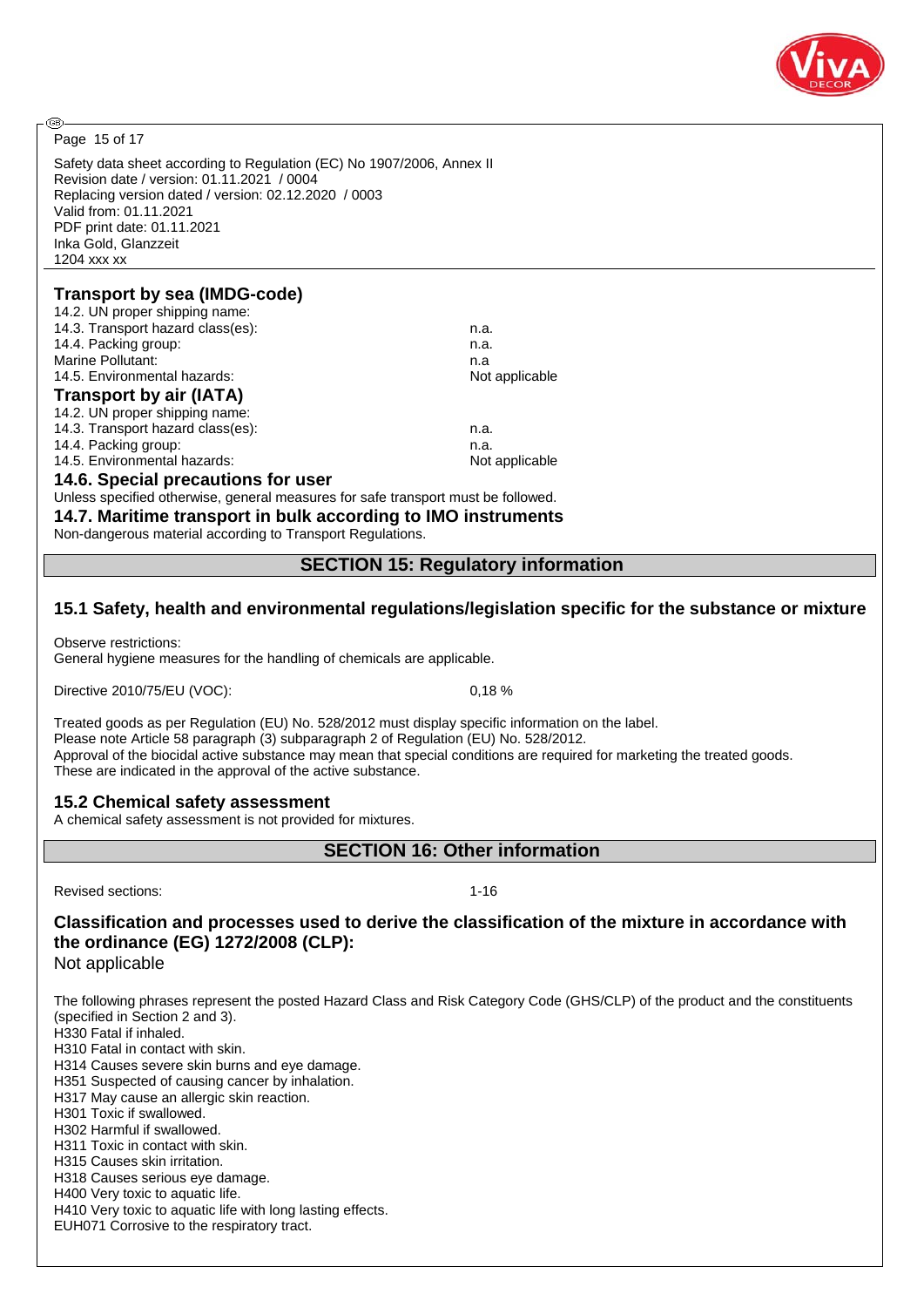

Safety data sheet according to Regulation (EC) No 1907/2006, Annex II Revision date / version: 01.11.2021 / 0004 Replacing version dated / version: 02.12.2020 / 0003 Valid from: 01.11.2021 PDF print date: 01.11.2021 Inka Gold, Glanzzeit 1204 xxx xx Page 16 of 17

Carc. — Carcinogenicity Acute Tox. — Acute toxicity - oral Eye Dam. — Serious eye damage Skin Irrit. — Skin irritation Skin Sens. — Skin sensitization Aquatic Acute — Hazardous to the aquatic environment - acute Acute Tox. — Acute toxicity - dermal Acute Tox. — Acute toxicity - inhalation Skin Corr. — Skin corrosion Aquatic Chronic — Hazardous to the aquatic environment - chronic

## **Key literature references and sources for data:**

Regulation (EC) No 1907/2006 (REACH) and Regulation (EC) No 1272/2008 (CLP) as amended.

Guidelines for the preparation of safety data sheets as amended (ECHA).

Guidelines on labelling and packaging according to the Regulation (EG) Nr. 1272/2008 (CLP) as amended (ECHA).

Safety data sheets for the constituent substances.

ECHA Homepage - Information about chemicals.

GESTIS Substance Database (Germany).

**ි** 

German Environment Agency "Rigoletto" information site on substances that are hazardous to water (Germany).

EU Occupation Exposure Limits Directives 91/322/EEC, 2000/39/EC, 2006/15/EC, 2009/161/EU, (EU) 2017/164, (EU) 2019/1831, each as amended.

National Lists of Occupational Exposure Limits for each country as amended.

Regulations on the transport of hazardous goods by road, rail, sea and air (ADR, RID, IMDG, IATA) as amended.

## **Any abbreviations and acronyms used in this document:**

acc., acc. to according, according to ADR Accord européen relatif au transport international des marchandises Dangereuses par Route (= European Agreement concerning the International Carriage of Dangerous Goods by Road) AOX Adsorbable organic halogen compounds approx. approximately Art., Art. no. Article number ASTM ASTM International (American Society for Testing and Materials) ATE Acute Toxicity Estimate BAM Bundesanstalt für Materialforschung und -prüfung (Federal Institute for Materials Research and Testing, Germany) BAuA Bundesanstalt für Arbeitsschutz und Arbeitsmedizin (= Federal Institute for Occupational Health and Safety, Germany) BCF Bioconcentration factor BSEF The International Bromine Council bw body weight CAS Chemical Abstracts Service CLP Classification, Labelling and Packaging (REGULATION (EC) No 1272/2008 on classification, labelling and packaging of substances and mixtures) CMR carcinogenic, mutagenic, reproductive toxic DMEL Derived Minimum Effect Level DNEL Derived No Effect Level DOC Dissolved organic carbon dw dry weight e.g. for example (abbreviation of Latin 'exempli gratia'), for instance EbCx, EyCx, EbLx  $(x = 10, 50)$  Effect Concentration/Level of x % on reduction of the biomass (algae, plants) EC European Community ECHA European Chemicals Agency ECx, ELx  $(x = 0, 3, 5, 10, 20, 50, 80, 100)$  Effect Concentration/Level for  $x \, %$  effect EEC European Economic Community EINECS European Inventory of Existing Commercial Chemical Substances ELINCS European List of Notified Chemical Substances EN European Norms EPA United States Environmental Protection Agency (United States of America) ErCx, EµCx, ErLx (x = 10, 50) Effect Concentration/Level of x % on inhibition of the growth rate (algae, plants) etc. et cetera